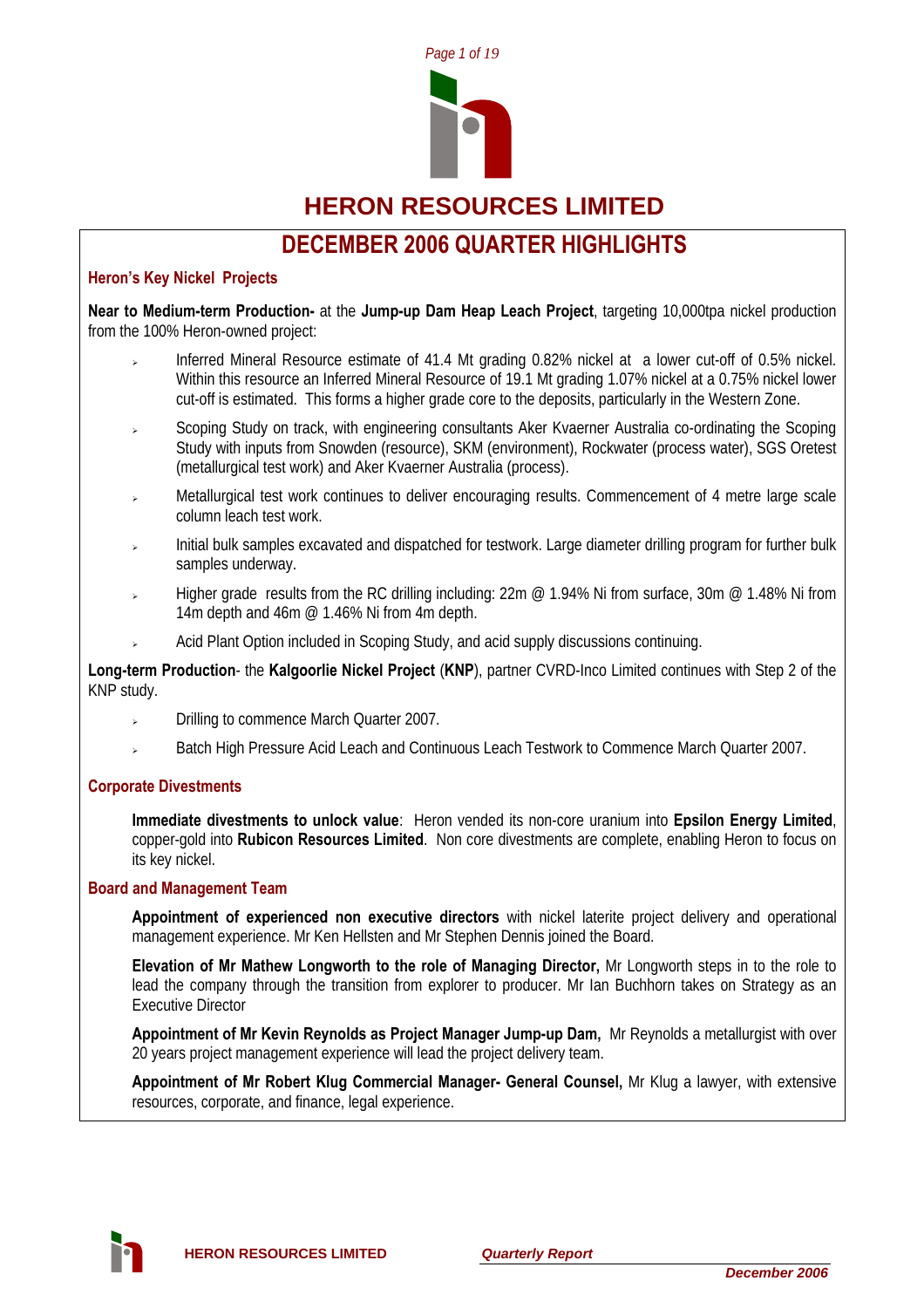

Level 1, 37 Ord Street West Perth

Phone 61 8 92154444 Facsimile 61 8 92154490 Email heron@[heronresources.com.au](mailto:heron@emerge.net.au) Website [http://heronresources.com.au](http://heronresources.com.au/) ABN 30 068 263 098

# **HERON RESOURCES LIMITED December 2006 Quarterly Report**

# **1 CORPORATE**

### **1.1 Board**

Heron Resources announced the appointment of Mr Stephen Dennis and Mr Ken Hellsten to the Board as a Non-Executive Directors in December 2006.

Mr Dennis' and Mr Hellsten's experience in mining and infrastructure substantially increases the Board's capability to deliver on the Company's growth targets in the nickel sector, particularly the Kalgoorlie Nickel and the Jump-up Dam Projects.

Mr Dennis spent 14 years in senior management roles at MIM Holdings Limited, was Group General Manager and Chief Financial Officer of Minara Resources Limited until late 2005, and most recently was Regional Director at Brambles Australia Limited.

Mr Hellsten graduated with first class honours (Geology) from Monash University, and has been employed in senior executive roles ranging from exploration to development and operations in both large and small resources companies.

During the past 12 years Mr Hellsten has led teams responsible for the completion of feasibility studies and project development at the Cawse and Ravensthorpe HPAL nickel laterite projects. Mr Hellsten went on to manage the ramp-up of Cawse which achieved design throughput in 21 months.

The Board regrets to announce that it has accepted the resignation of Non-Executive Director, Dr Allan Trench, who has resigned from the Heron Board due to increased overseas business commitments.

Dr Trench's involvement with the Company, commenced with Heron over three years ago. Dr Trench has assisted in building Heron to where it stands today and he leaves the Board with the Company in a strong position.

### **1.2 Management**

On January 29 Heron's Chief Operating Officer, Mathew Longworth, stepped in to the position of Managing Director while current Managing Director, Ian

Buchhorn, takes on the new role of executive director responsible for strategy.

Mr Longworth's responsibilities have increased in line with his capabilities in managing the Company through the study phase in to development and operations, reflecting the Company's increasing focus on its nickel developments and achieving nickel production during the current period of strong commodity prices.

Mr Longworth takes responsibility for the day-to-day management of the Company's projects.

Importantly for Heron, as a founding director and a driving force behind the Company, Mr Buchhorn will focus his energies on strategic planning and corporate priorities.

In addition to these internal changes, the Company has also made two new appointments to its senior management team as part of the ongoing recruitment process to bolster in-house capabilities.

Mr Kevin Reynolds has joined the Company as Project Manager Jump-up Dam. Mr Reynolds is a metallurgist with over 20 years project management experience and exposure to nickel hydrometallurgy and heap leach technology.

Mr Robert Klug joins the company as Commercial Manager and General Counsel. Mr Klug brings extensive commercial and legal experience with mining companies, financial markets and major national legal practices. Mr Klug most recently held the General Manager Business Development role with a rapidly emerging national mining company.

Mr Klug and Mr Reynolds join Heron Company Secretary Sarah Calvert, Exploration Manager David von Perger, Mr Longworth and Mr Buchhorn on the Executive Leadership Team.

The Company has increased its executive commitment to the Kalgoorlie Nickel Project through having Mr Dennis and Mr Hellsten join Mr Longworth and Mr Buchhorn on the KNP Joint Venture Technical Committee.

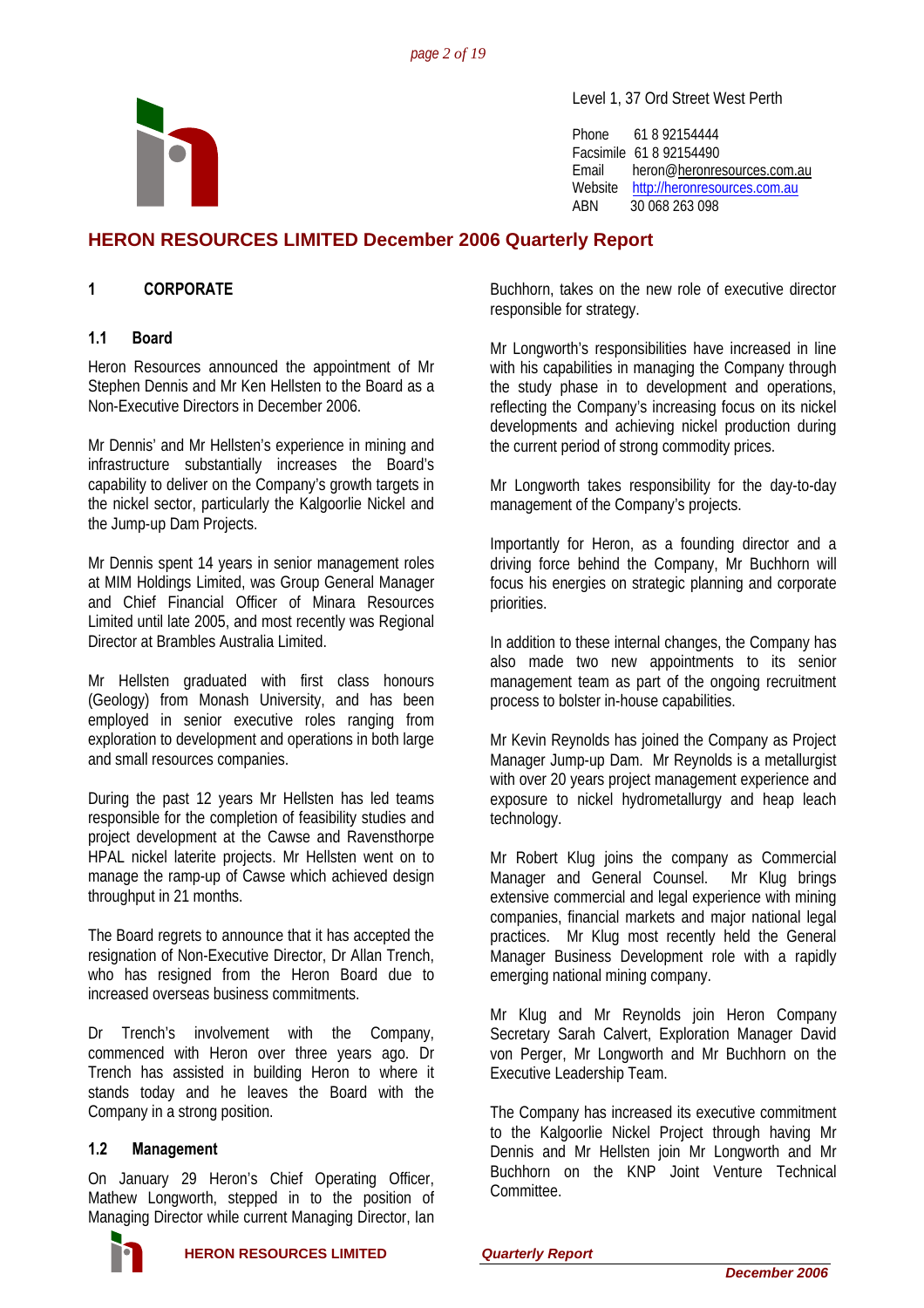Their inclusion on the KNP Technical Committee will increase Heron's ability to contribute constructively to advancing the KNP for the benefit of the Company, and its Shareholders and partners.

The ability to attract and retain the calibre of people that make the new leadership team in the current market also reflects Heron's stage of development and industry recognition of our projects. Heron will continue to seek out and appoint the best personnel to staff and develop the Jump-up Dam Project, a critical component to project success.

# **1.3 Capital Raising**

Heron completed a Share Purchase Plan (SPP) which closed on 23 November 2006. Shareholders subscribed to a total of 9,595,770 new Shares at 65 cents raising a total of \$6,237,250.50, which will be used by the Company at Jump-up Dam for resource drilling, metallurgical test work, engineering studies, the current Scoping Study and general working capital.

In conjunction with the SPP, Heron made a placement to Inco pursuant to the Subscription Agreement between Inco Australia Holdings Pty Limited (Inco) and Heron dated 14 April 2005 released to the market as Annexure A to the Substantial Shareholder Notice on 19 April 2005. Inco subscribed to a placement of 940,651 shares at 65 cents. This placement maintains Inco's shareholding in Heron at 9.8028%, raising a further \$611,423.15.

The continued support of all Shareholders including CVRD-Inco is acknowledged.

#### **1.4 Funding for Development of Jump-up Dam Heap Leach Project.**

Preliminary discussions have commenced with financial institutions to consider funding options for the Jump-up Dam Project. These discussions will accelerate as the Company progresses its studies on the project.

# **Epsilon Energy Limited**

Epsilon Energy Limited successfully listed on ASX on 13 December 2006. Support for the listing from Heron Shareholders was strong with one quarter of the stock on offer being made available to Heron Shareholders via a priority application. This priority application was more than 4 times oversubscribed leading to the offer being closed early.

The vendor consideration and seed shares will be distributed to Heron Shareholders as of the record date being 11 December 2006 within 12 months of Epsilon listing. The ratio of the in specie distribution will be one Epsilon share for every 12 Heron Shares held. The vendor and seed consideration of a total of 15 million shares has monetised approximately \$6.9 million of value for Heron Shareholders.

# **1.5 Rubicon Resources Limited**

Rubicon Resources Limited closed its Initial Public Offering oversubscribed and early on 12 January 2007. Heron held its EGM to approve the Reduction in Capital on 24 January 2007, with the resolution being passed by an overwhelming majority. Rubicon has now applied for listing on the ASX. The vendor consideration of 25 million shares on a nominal value of \$0.20 has monetised approximately \$5 million for Heron Shareholders, in addition to the priority offer of 3 million Rubicon shares under the IPO process.

The ratio of the in specie distribution will be one Rubicon share for every 7.2 Heron Shares held at the Record Date of 2 February 2007.

Having completed the Epsilon Energy and Rubicon Resources de-mergers, Heron will focus on Nickel development and exploration through its 100% owned Jump-up Dam project and the KNP in conjunction with CVRD-Inco.

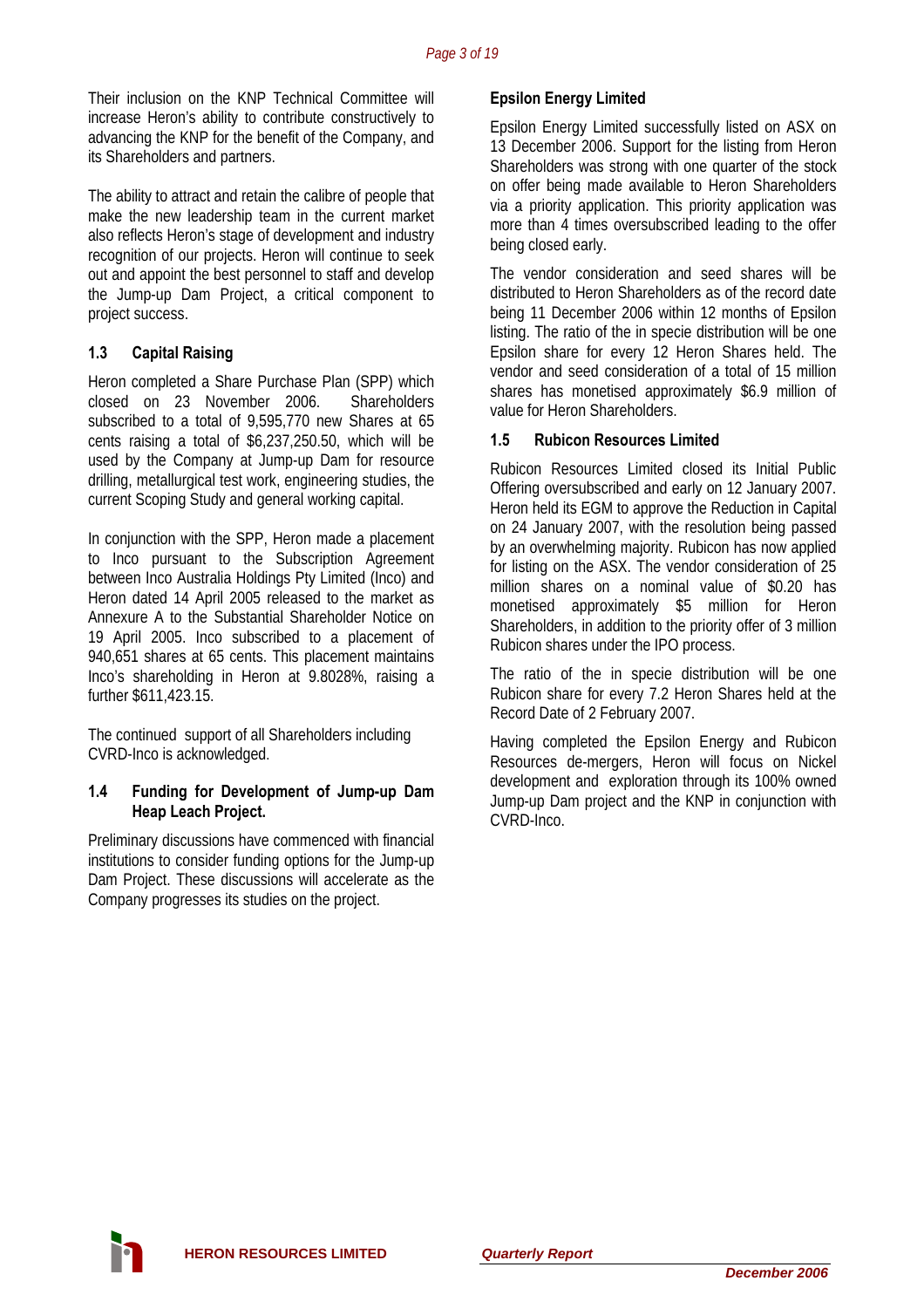

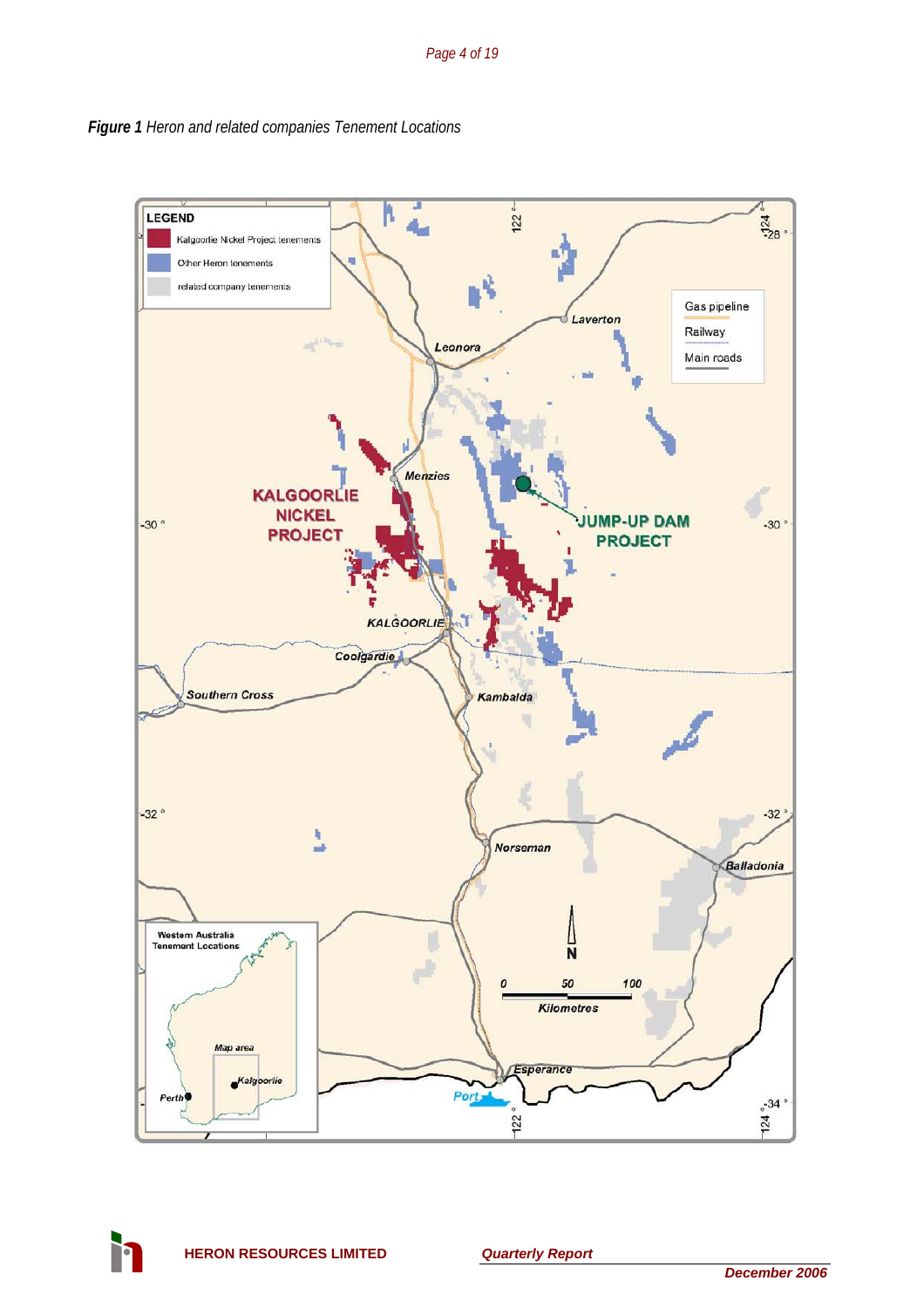# **2. KEY NICKEL PROJECTS**

#### **2.1.1 Jump-Up Dam**

The Jump-up Dam Heap Leach Project is owned and managed 100% by Heron Resources and located 150 km north east of Kalgoorlie-Boulder.

## **2.1.2 Study**

The Jump-up Dam Scoping Study is on track for completion in the March Quarter. Engineering consultants Aker Kvaerner Australia are coordinating the Scoping Study with inputs from Snowden (resource), SKM (environment), Rockwater (process water), SGS Oretest (Metallurgical test work) Aker Kvaerner Australia (process).

The Scoping Study is examining potential economic production of nickel via development of a heap leaching operation. Initial scale of operations targets 5,000 tonnes of nickel in intermediate product increasing to 10,000 tonnes per annum. Cobalt credits of up to 250 tonnes of cobalt once production achieves 10,000 of nickel. An Acid Plant option is included in the Scoping Study.

A Pre-Feasibility Study is anticipated to commence during the March 2007 Quarter. Large scale column test work including down stream metal recovery investigations and resource drilling is underway to feed into the Pre-Feasibility Study.

### **2.1.3 Resource and Geology**

In January, Heron announced an Inferred Mineral Resource estimate of 41.4 Mt grading 0.82% nickel at a lower cut-off of 0.5% nickel at Jumpup Dam Project. Within this resource an Inferred Mineral Resource of 19.1 Mt grading 1.07% nickel at a 0.75% nickel lower cut-off is estimated (Table 1). This forms a higher grade core to the deposits, particularly in the Western Zone. Nickel laterite mineralisation is hosted in surficial deposits of weathered olivine cumulate ultramafic located 5 kilometres west of the Keith Kilkenny Fault within the Menangina Domain of the Kurnalpi Terrane.

Estimated independently by Snowden Mining Industry Consultants from Heron's data, the mineral resource is based on some 250 reverse circulation (RC) drill holes on a 160 metre by 80 metre grid pattern with limited infill drilling on an 80 metre by 80 metre grid pattern. Due to the



relatively wide spaced drill coverage, the estimate has been classified as an Inferred Mineral Resource in accordance with the JORC Code, 2004. The nickel laterite mineralisation consists of nontronitic and siliceous varieties and metallurgical test work indicates that the resource is likely to be amenable to heap leach extraction technology. Assays for all elements were determined by XRF fusion on two metre samples, split at the drill rig, with quality control samples routinely inserted into the sample stream.

Snowden recommended reporting of the estimate using both ordinary kriging (OK) and uniform condition (UC) estimation methods because the current wide spacing of the drilling data results in an overly diluted assessment of the deposit when the OK estimate is considered in isolation. The UC estimation method gives a more realistic estimate of the tonnage and grade that will be available when close-spaced drilling is carried out during future mining. The UC estimate is derived from the OK estimate for the deposit where nickel grades have been estimated into large 80 metre by 80 metre by 3 metre blocks from the current data. The derived UC estimate is based on the assumption that future selective mining units (SMUs) will have dimensions of 10 metres by 10 metres by 3 metres, and future exploitation of the deposit will allow selection of the SMUs from within the larger OK blocks at either a 0.5% nickel or 0.75% nickel cut-off grade.

Importantly a UC estimate can only be used to estimate a single element and as such, the accessory elements of cobalt and magnesia were estimated in the OK model as listed in Table 2 below. Heron anticipates that as drill density increases, future OK estimates will approach the tonnage and nickel grade estimated by the UC method. In addition, when close spaced data is available, reliable local estimates can be made for all the 13 elements analysed, which will be required to understand the full chemistry and blending possibilities of the Jump-up Dam deposit.

| <b>Table 1 Jump Up Dam Inferred Mineral Resource</b><br><b>Estimate by Uniform Conditioning</b><br>(10 m x 10 m x 3 m selective mining units) |                |         |  |  |  |
|-----------------------------------------------------------------------------------------------------------------------------------------------|----------------|---------|--|--|--|
| <b>Block cut-off</b>                                                                                                                          | <b>Tonnage</b> | Ni      |  |  |  |
| Grade (%Ni)                                                                                                                                   | (Mt dry)       | $(\% )$ |  |  |  |
| 0.50                                                                                                                                          | 41.4           | 0.82    |  |  |  |
| 0.75                                                                                                                                          | 19 1           | 1 07    |  |  |  |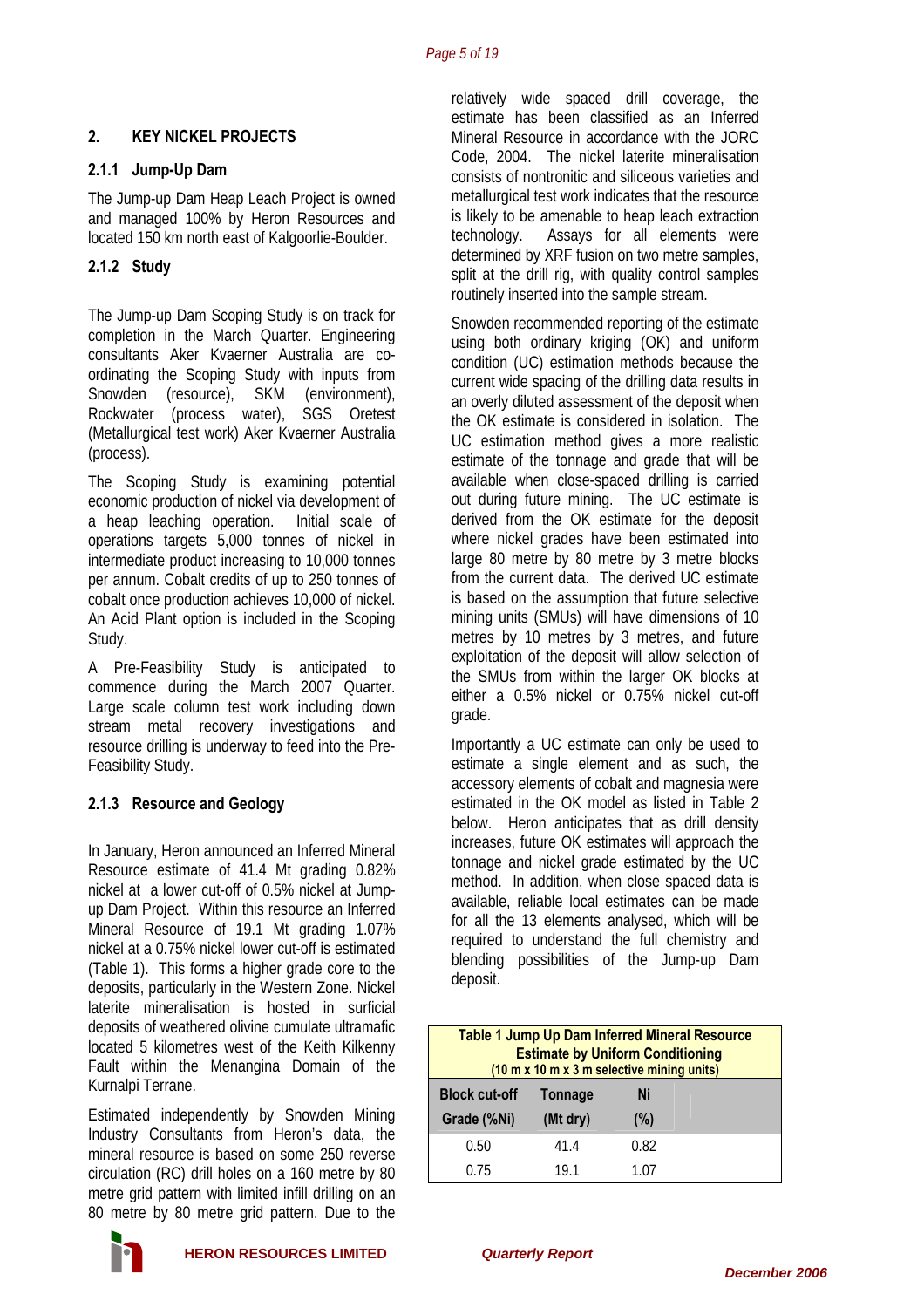| <b>Table 2 Jump Up Dam Inferred Mineral Resource</b><br><b>Estimate by Ordinary Kriging</b><br>$(80 \text{ m} \times 80 \text{ m} \times 3 \text{ m} \text{ blocks})$ |                                          |      |      |      |  |  |
|-----------------------------------------------------------------------------------------------------------------------------------------------------------------------|------------------------------------------|------|------|------|--|--|
| <b>Block cut-off</b>                                                                                                                                                  | Co<br><b>MgO</b><br><b>Tonnage</b><br>Ni |      |      |      |  |  |
| Grade (%Ni)                                                                                                                                                           | (Mt dry)                                 | (%)  | (%)  | (%)  |  |  |
| 0.50                                                                                                                                                                  | 49.5                                     | 0.74 | 0.04 | 11.7 |  |  |
| 0.75                                                                                                                                                                  | 18.8                                     | 0.94 | 0.06 | 9.6  |  |  |

Some 355 holes for 18,300 meters of drilling have been completed to date. The resource is largely closed off, but further drilling required in the central area where there is potential for further low-grade (siliceous) mineralisation. Drilling to improve resource confidence and provide the basis for mine planing commenced in January 2007.

Higher grade results continue to be returned from the RC drilling including (at 0.5% Ni cut-off):

- JDRC234 26m @ 1.34% Ni from surface;
- JDRC244 22m @ 1.44% Ni from 28m;
- **JDRC252** 22m @ 1.94% Ni from surface;
- $\blacksquare$  JDRC253 20m @ 1.53% Ni from 2m;
- **JDRC277** 30m  $\textcircled{2}$  1.48% Ni from 14m;
- $\blacksquare$  IDRC348 42m @ 1.25% Ni from 20m and
- $\blacksquare$  JDRC349 46m @ 1.46% Ni from 4m.

A more detailed tabulation of results drill results is provided in Table 3.

Detailed sampling and mapping of a large costean and the existing chrysoprase pit to understand the controls on mineralisation was completed.

Results from horizontal channel sampling of the costean include (0.5% Ni cut-off):

- **JDCO01** 16m  $\textcircled{2}$  1.1% Ni (2-4m depth) and
- JDCO03 30m @ 2.5% Ni (4-6m depth).

A detailed aeromagnetic survey was completed during the Quarter to improve understanding of the controls on mineralisation including reviewing the potential for nickel sulphide mineralisation.

Detailed multi-spectral logging of all RC drill chips to facilitate detailed semi quantitative mapping of key minerals was completed through the CSIRO. Distribution of differing laterite material types based on their mineralogy is key to understanding the metallurgical performance of specific ore types.

# **2.1.4 Mining**

Preparation of conceptual mining schedules has commenced. Full mining and pit geotechnical studies will be implemented during the Pre-Feasibility Study once resource confidence is sufficient to estimate ore reserves.

It is envisaged mining will be by open pit methods, with 700,000 tonnes of ore required to be mined and stacked annually to achieve an interim 5,000 tonnes of contained nickel production ramping up to 1.4 million tonnes to achieve the 10,000 tonnes. It is likely mining will commence at the northern ends of both Eastern and Western Zones of mineralisation where strip ratios are expected to be very low and mineralised grades high. Blending of ore will be undertaken to maximise grade and geotechnical heap stability.

Contractor mining with a truck and excavator fleet is anticipated.

### **2.1.5 Bulk Sampling**

A 160 metre long trench was excavated to maximum of 6 metres depth to facilitate bulk sampling of mineralisation for initial large scale agglomeration and leaching test work. Two large composite samples were prepared and dispatched to SGS Oretest for evaluation. In addition, a bulk sample was obtained from the chrysoprase pit from within the northern portion of the Eastern Zone siliceous mineralisation and dispatched for evaluation at SGS Oretest. This composite is currently leaching in a 4 metre high column. In addition, large diameter Calweld drilling has recently commenced to provide further bulk sample material from planned mining depths.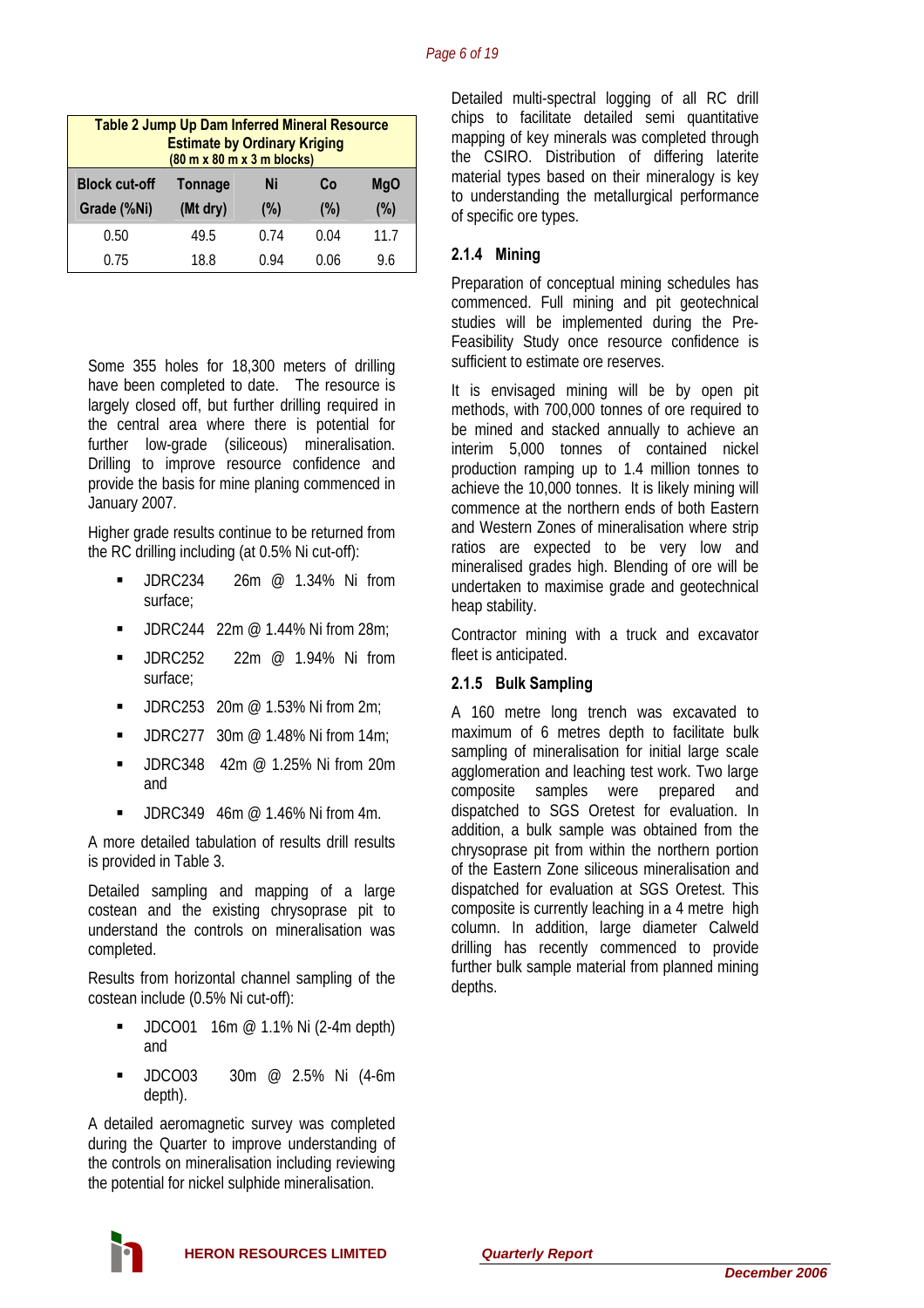

Excavation of the Costean on Section 3200N



Garnierite veining from the costean.

### **2.1.6 Metallurgy**

Large scale four metre high column test work has commenced at SGS Oretest, and will continue through Pre-Feasibility Studies to investigate geotechnical, metallurgical and water balance aspects of a heap operation. Inter-stage heap solution flows and heap management practice will be simulated to provide solutions for metal recovery tests. The extraction curve is shown below in Figure 6 demonstrating approximately 50% extraction after 20 days on a composite from the chrysoprase pit in the northern end of the Eastern Zone.

A total of 16 samples from Jump-up Dam have been submitted to SGS Oretest for one metre column leaching. Current results are summarised as extraction curves in figure 6.

Design of a test program for preliminary product evaluation is underway. This test work will prepare mixed intermediate product from leach solutions from Jump-up Dam mineralisation. Evaluation of product quality and efficiency of precipitation and impurity removal are key steps to understanding and defining the process and precursors to marketing studies and discussions.

#### **2.1.7 Process**

Aker Kvaerner Australia is progressing well with the process options being evaluated as part of the Scoping Study. Mass balances are complete for open circuit and recycle circuit leaching and precipitation sections of the flow sheets. Equipment sizing is complete and enquiries are currently with potential suppliers for budget pricing. Heron is continuing to study flow sheets for both mixed hydroxide and mixed sulphide intermediate products. Marketing assessments are required prior to committing to either product flow sheet.

Heron has included an acid plant option in the Scoping Study. The study will look at the trade off between higher capital expenditure and reduced operating expenditure associated with an acid plant. Included in the study is evaluation of the lead time on acid plants sourced from various suppliers.

Heron is undertaking a study of alternative acid supply options, and preliminary discussions have been held with potential acid suppliers.



#### **Figure 2 Schematic Flow Sheet**

#### **2.1.8 Water Resources**

Rockwater ground water consultants were engaged to undertake a desk top study of process and camp water supply options and to identify potential targets for exploration. Initial electromagnetic geophysical survey traverses are underway and drilling is planned for the March 2007 Quarter.

Optimisation of process recycle will be undertaken during the Pre-Feasibility Study along with evaluation of water harvesting options and surface water management.

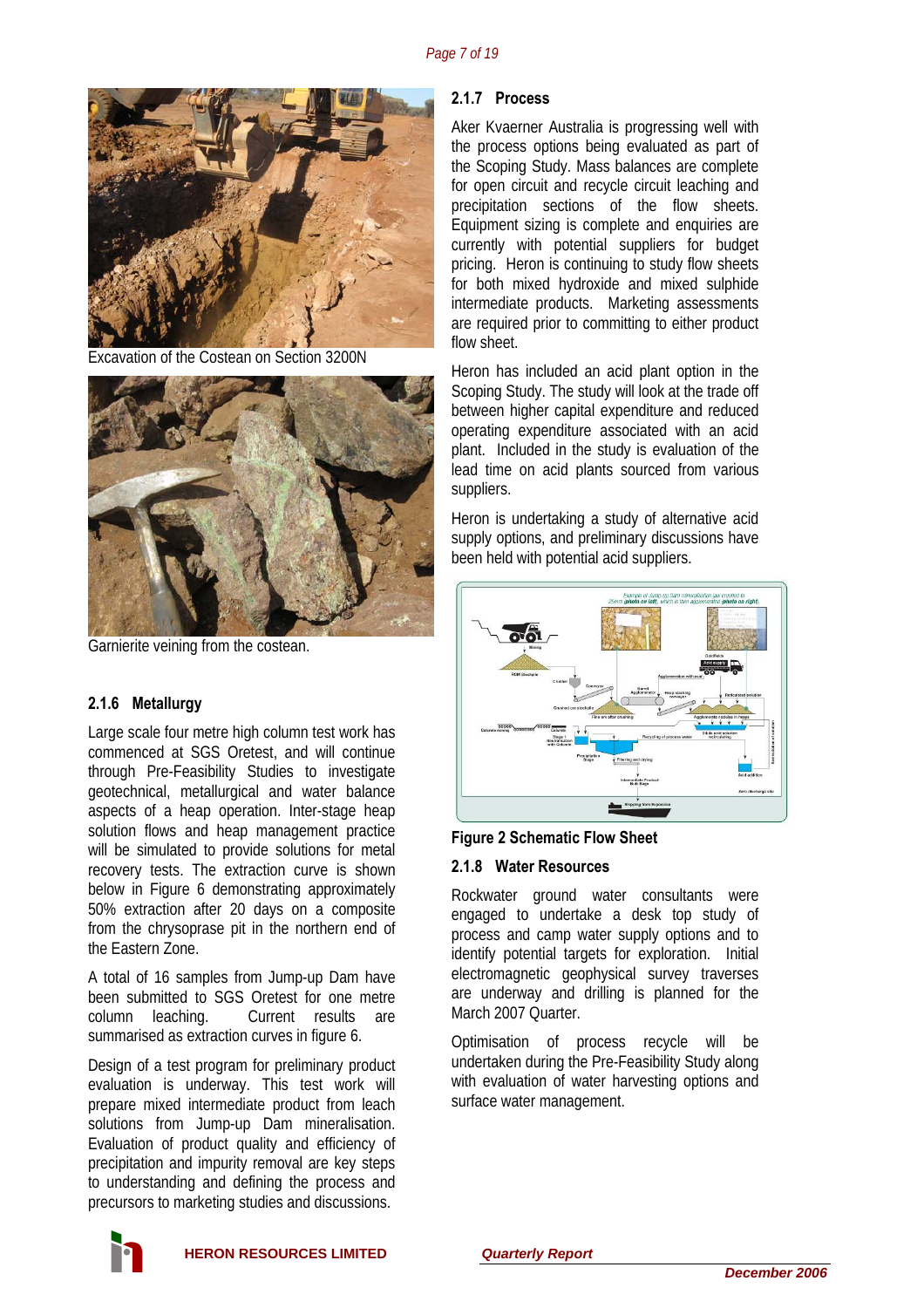SKM were engaged to undertake the environmental segment of the Scoping Study.

Flora surveys of the project area were completed during the quarter and fauna surveys are planned for the March Quarter. No declared rare or priority flora species were identified in the survey.

Heron's environmental consultants will operating consumables. commence the approvals process for the trial mining and leaching during the March 2007 Quarter. Details of the trials are required from the Scoping Study prior to commencement of this approvals process.

# **2.1.10 Community 2.1.12 Marketing**

A project briefing was provided to the Menzies Shire Council in January 2007. Once the Scoping Study is complete, a co-ordinated consultation program with all stakeholders will commence.

# **2.1.11 Procurement 2.1.9 Environment**

As part of the cost estimation process for the Scoping Study, potential suppliers are being approached for budget pricing and delivery time estimates.

During the March 2007 Quarter the Company will commence seeking expressions of interest from potential suppliers for both capital plant and

The Scoping Study is identifying long lead time items for the process and existing lead times. This will allow orders for key long lead time items to be made consistent with the development schedule.

To enable Heron to make a decision on the optimum intermediate product, a detailed marketing study will be commissioned.



**Figure 3 Jump-up Dam RC drill Layout and Resource Outlines** 

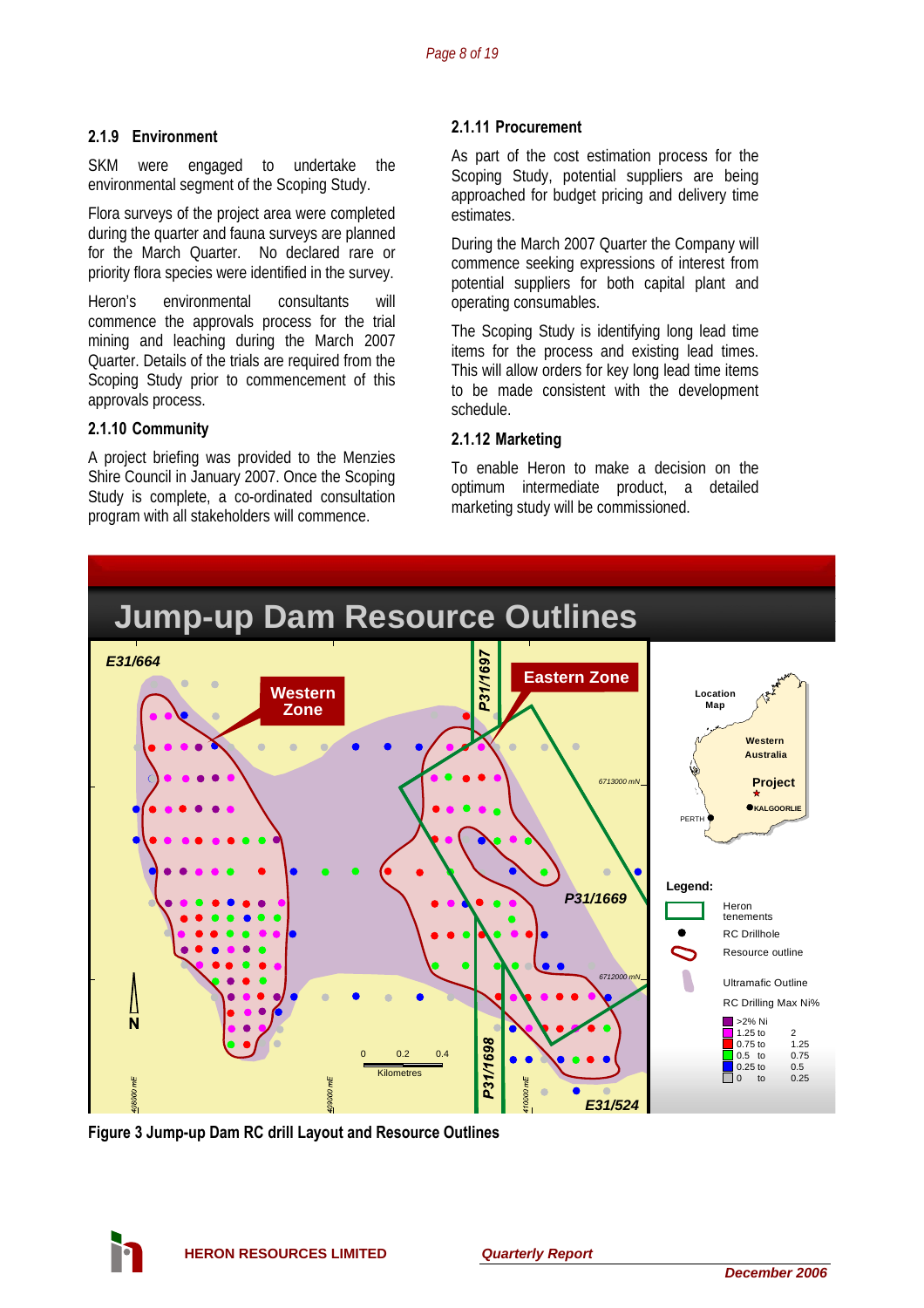#### *Page 9 of 19*

**Nickel Extraction Against Time in Days**



#### **Figure 4 Nickel extraction over time for composite samples note H4L001 is 4 meter column**

| Hole            | Zone    | <b>North</b> | <b>East</b> | <b>From</b>    | To | <b>Width</b> | Ni%  | Co%  |
|-----------------|---------|--------------|-------------|----------------|----|--------------|------|------|
| <b>JDRC0234</b> | Western | 6713123      | 408323      | $\pmb{0}$      | 26 | 26           | 1.34 | 0.06 |
| <b>JDRC0235</b> | Western | 6713123      | 408303      | 4              | 28 | 24           | 1.2  | 0.08 |
| <b>JDRC0236</b> | Western | 6713123      | 408283      | 20             | 34 | 14           | 1.24 | 0.07 |
| <b>JDRC0237</b> | Western | 6713123      | 408258      | 12             | 26 | 14           | 1.18 | 0.15 |
| <b>JDRC0238</b> | Western | 6713123      | 408238      | 14             | 42 | 28           | 1.14 | 0.08 |
| <b>JDRC0239</b> | Western | 6713123      | 408218      | 64             | 72 | 8            | 1.22 | 0.03 |
| <b>JDRC0240</b> | Western | 6713124      | 408198      | 28             | 40 | 12           | 1.3  | 0.06 |
| <b>JDRC0244</b> | Western | 6713123      | 408121      | 28             | 50 | 22           | 1.44 | 0.06 |
| <b>JDRC0252</b> | Western | 6713206      | 408322      | $\pmb{0}$      | 22 | 22           | 1.94 | 0.02 |
| <b>JDRC0253</b> | Western | 6713205      | 408302      | $\overline{2}$ | 22 | 20           | 1.53 | 0.08 |
| <b>JDRC0254</b> | Western | 6713205      | 408283      | $\overline{2}$ | 28 | 26           | 1.39 | 0.05 |
| <b>JDRC0255</b> | Western | 6713205      | 408262      | $\overline{2}$ | 34 | 32           | 1.6  | 0.07 |
| <b>JDRC0256</b> | Western | 6713204      | 408244      | $\pmb{0}$      | 32 | 32           | 1.18 | 0.08 |
| <b>JDRC0257</b> | Western | 6713204      | 408221      | 6              | 42 | 36           | 1.26 | 0.13 |
| <b>JDRC0258</b> | Western | 6713202      | 408200      | 10             | 42 | 32           | 1.01 | 0.07 |
| <b>JDRC0266</b> | Western | 6713280      | 408157      | 44             | 48 | 4            | 1.19 | 0.04 |
| <b>JDRC0267</b> | Western | 6713280      | 408083      | 18             | 40 | 22           | 1.08 | 0.17 |
| <b>JDRC0268</b> | Western | 6712962      | 408401      | 8              | 58 | 50           | 1.06 | 0.08 |
| <b>JDRC0272</b> | Western | 6712961      | 408084      | 38             | 48 | 10           | 1.11 | 0.1  |
| <b>JDRC0275</b> | Western | 6712805      | 408238      | 14             | 30 | 16           | 1.07 | 0.05 |
| <b>JDRC0277</b> | Western | 6712801      | 408377      | 14             | 44 | 30           | 1.48 | 0.04 |
| <b>JDRC0278</b> | Western | 6712639      | 408080      | 24             | 72 | 48           | 1.08 | 0.04 |
| <b>JDRC0280</b> | Western | 6712643      | 408241      | 26             | 34 | 8            | 1.11 | 0.06 |
| <b>JDRC0282</b> | Western | 6712642      | 408475      | 12             | 48 | 36           | 1.08 | 0.05 |
| <b>JDRC0284</b> | Western | 6712642      | 408638      | 22             | 36 | 14           | 1.17 | 0.05 |
| <b>JDRC0288</b> | Western | 6712478      | 408161      | 20             | 60 | 40           | 1.06 | 0.06 |
| <b>JDRC0313</b> | Eastern | 6713039      | 409879      | 0              | 12 | 12           | 1.14 | 0.13 |

#### **Table 3 Significant RC Drill Intercepts (0.5% Ni cut-off and ≥ 1.0% Ni)**

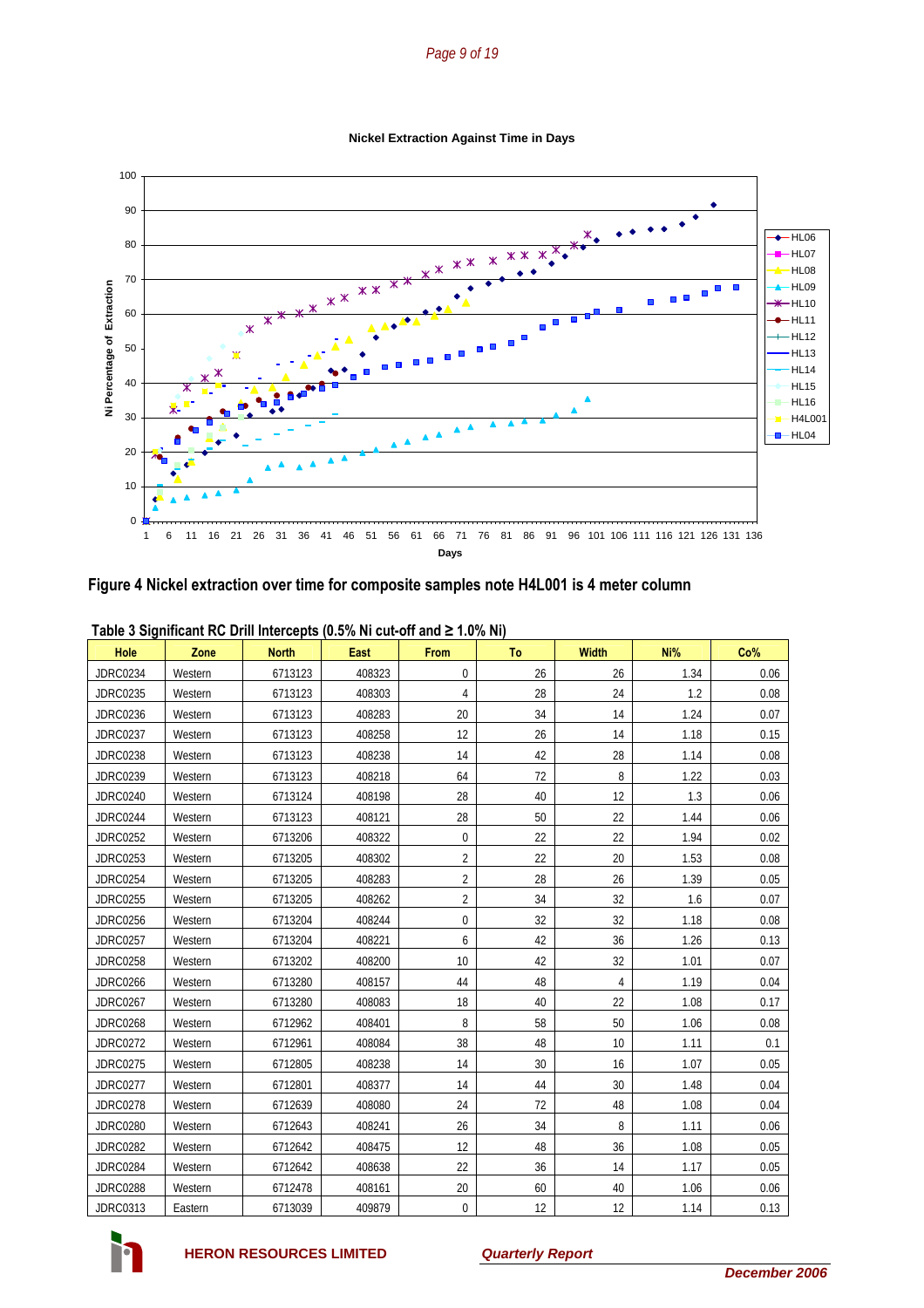# *Page 10 of 19*

| <b>Hole</b>     | Zone    | <b>North</b> | East   | <b>From</b> | I٥ | Width    | Ni%  | Co%  |
|-----------------|---------|--------------|--------|-------------|----|----------|------|------|
| JDRC0314        | Eastern | 6713121      | 409845 |             | 24 | າາ<br>∠∠ | .00  | 0.07 |
| <b>JDRC0348</b> | Eastern | 6711842      | 410077 | 20          | 62 | 42       | 1.26 | 0.08 |
| <b>JDRC0349</b> | Eastern | 6711843      | 410001 |             | 50 | 46       | .46  | 0.17 |

# **Table 4 Significant Costean Channel Sample Intercepts (0.5% Ni cut-off and ≥ 1.0% Ni)**

| <b>Costean Sample Interval</b> | <b>Description</b>      | <b>Start</b><br><b>MGAN</b> | <b>Start</b><br><b>MGA E</b> | <b>From</b> | To | <b>Width</b> | Ni% | Co%  |
|--------------------------------|-------------------------|-----------------------------|------------------------------|-------------|----|--------------|-----|------|
| JDCO0002                       | Costean North Face 2-4m | 6713201                     | 408360                       |             | 16 | 16           | 1.1 | 0.1  |
| JDCO0003                       | Costean North Face 4-6m | 6713201                     | 408344                       |             | 30 | 30           | 2.5 | 0.15 |
| JDCO0005                       | Costean South Face 2-4m | 6713199                     | 408360                       |             | 16 | 16           | IJ  | 0.11 |
| JDCO0006                       | Costean South Face 4-6m | 6713199                     | 408344                       |             | 30 | 30           | 2.3 |      |

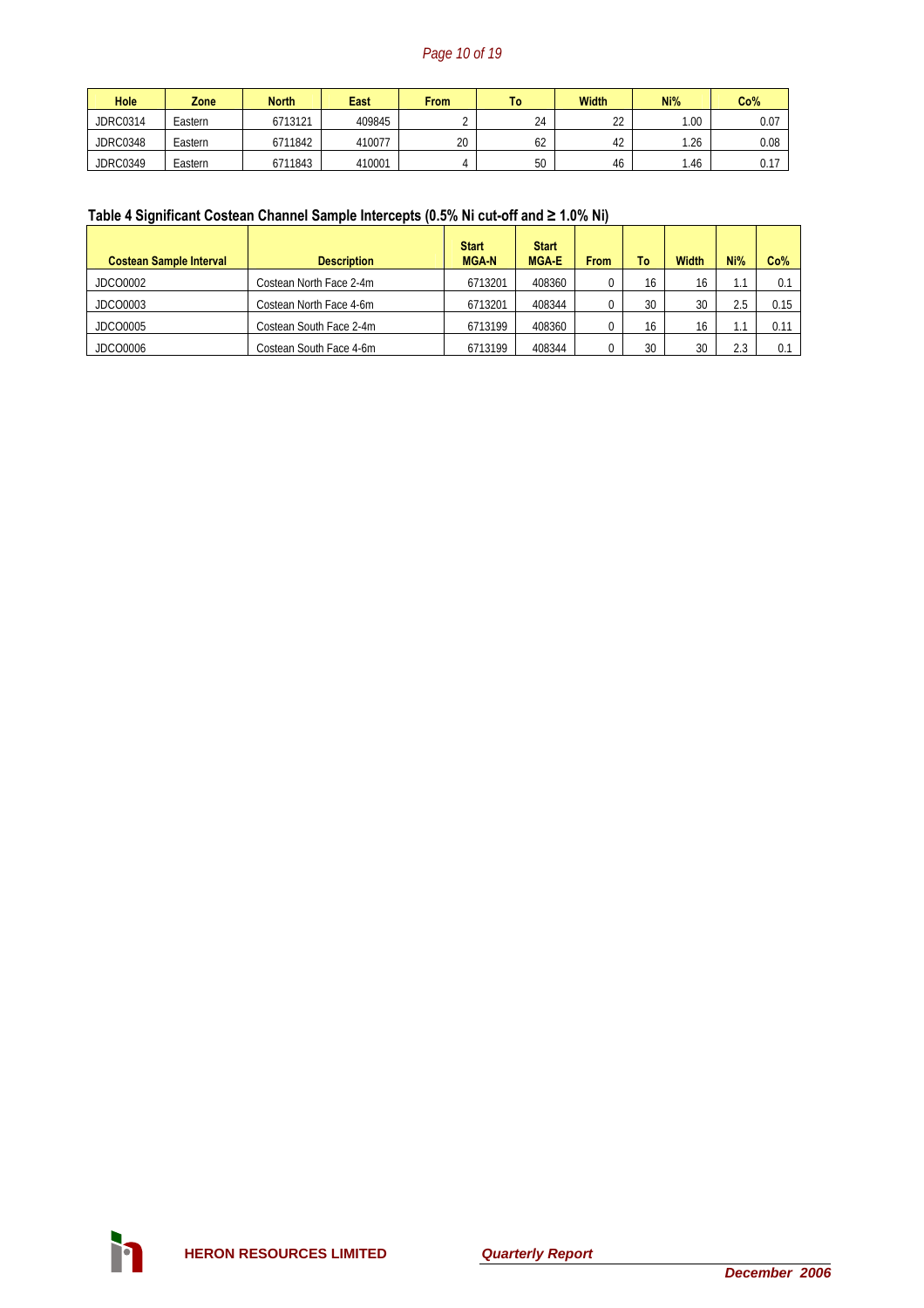#### **2.2 Kalgoorlie Nickel Project - CVRD Inco Sole Fund**

(Heron Nickel Rights 100%. CVRD-Inco right to earn 60%, sole fund BFS, secure finance.)

CVRD-Inco continues to manage the KNP and is progressing with the Step 2 Program. Drilling at Siberia North and Highway will commence during the March Quarter.

#### **2.2.1 Resource and Geology**

#### **General**

Some 15 PQ triple tube diamond drill holes, for metallurgical batch tests, were logged using CSIRO's Hylogger hyper spectral imaging system. The results to date show distinct mineralogical zones which when combined with the textural data from visual logging assist in relating material domains and metallurgical characteristics.

#### **Siberia North**

An electrical resistivity imaging (ERI) survey was completed on 400m line spacing across all granted tenements. In total data from 22.1 line kilometers over 11 lines were acquired using INCO personnel and one contract geophysical operator. Preliminary results and interpretation show a number of major structures controlling basement topography and internal variations within the regolith which in some cases relate to intense silicification. An integrated interpretation with geology and assays will be undertaken upon receipt of the final processed data.

A review of the geology and drill results of Siberia has commenced and an initial drilling program has been designed that will include:

• a minimum of 75 RC drill holes to bring the line spacing to maximum 400 meter spacing

• to extend existing lines with more RC drilling to achieve drill lines with 80 meter distance between hole centers

• approximately 500 meters of HQ TT diamond drilling (8 to 10 drill holes) to bring more confidence to the geological model and to test previous drill results where results are suspected to be potentially affected by wet samples

A detailed aeromagnetic survey over Siberia North is scheduled for February 2007. The survey specifications include a line spacing of 25m and terrain clearance of ~25m.

#### **Highway**

An RC drill program proposal has been prepared for early 2007 to test areas that had significant end-of-line intercepts and/or to test and confirm previous significant RAB drill results on existing lines.

An ERI survey is planned to commence in mid January 2007.

#### **2.2.2 Metallurgy**

#### **Crush Test Work**

Twenty five (25) composites of the +12.5mm sample material from Step 1 samples, were selected for tests into the amount of material reporting to the finer screen fractions following crushing at 6mm, 3mm and 1mm. This data will assist in correlating the differences in the screen results from the Heron RC drilling and Inco Step 1 diamond drilling program. Samples have been submitted to Ammtec Pty Ltd with results pending.

#### **Batch Tests**

Sixteen composites were chosen for the batch pressure leach tests at CSIRO's facilities in Perth. Testwork will commence in the March Quarter results will follow.

Synthetic process water approximating the expected available site process water is to be used during testing.

The test work includes the following:

- Thickening and Rheology Testwork
- HPAL Leaching
- Atmospheric Leaching
- HPAL/Neutralization
- Leach Residue Settling

#### **Continuous HPAL and Atmospheric Testwork**

The material for the continuous HPAL/Atmospheric leach tests to be undertaken by Inco Technical Services Limited will be collected from three drill holes using the large diameter Caldwell rig. The holes will be located at Goongarrie Hill, Highway and Siberia North. This drilling program is expected to commence in mid February.

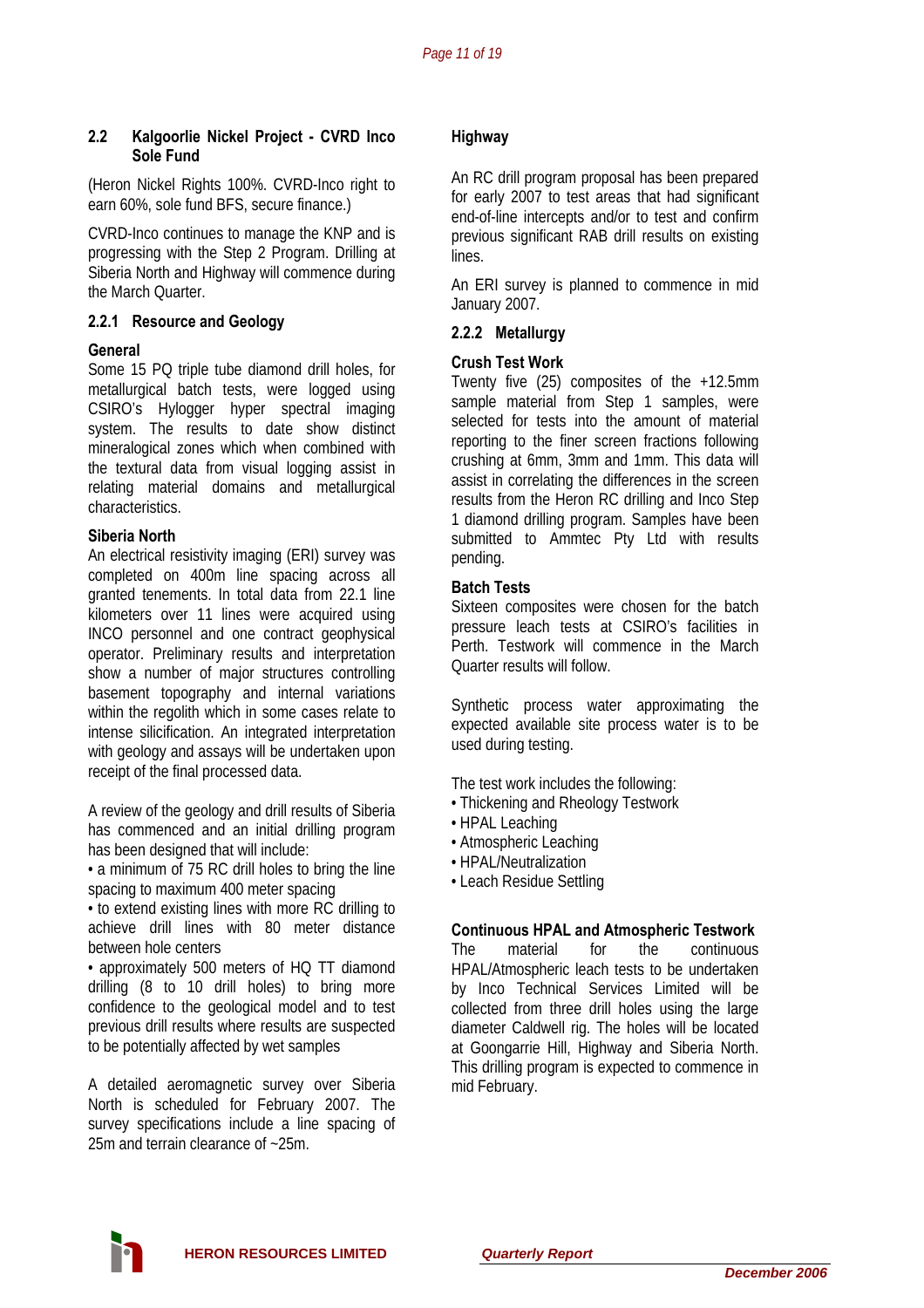# **3 Exploration**

#### **3.1.1 Regional Nickel Sulphide**

Heron is undertaking regional exploration for sulphide mineralisation within its extensive portfolio of 100% owned tenements and within selected tenements included in the KNP.

#### **3.1.2 KNP Tenements**

#### **Emu Lake North**

Heron completed two of a planned four hole RC program at Emu Lake for 500 metres. These holes targeted a number of EM conductors associated with known nickel sulphide mineralisation along the eastern contact of a fertile ultramafic unit. The initial two holes and down hole electromagnetic surveying failed to adequately explain the initial anomaly. A program to twin an existing sulphide bearing historical drill hole is planned along with detailed surface fixed loop EM to obtain additional targeting information.

A review of recently acquired aeromagnetic data indicates a number of discrete anomalies possibly related to nickel sulphide accumulations. Programs of exploration are planned to evaluate these targets.

#### **3.1.3 Non KNP Tenements**

Geochemical sampling, mapping and regional **3.2.4 Rocky Gully**  evaluation programs continued at 15 project areas. The regional evaluation study undertaken by its consultant continued with a number of key points feeding into Heron's tenement acquisition and exploration ranking criteria.

N. Math Longwork

#### **MATHEW LONGWORTH MANAGING DIRECTOR**

### **3.2 Regional Exploration**

### **3.2.1 Trans Find East**

Forty reconnaissance RC holes were completed on six east west lines to test potential laterite and bedrock lithology's. Results of this program are pending. Restricted zones of laterite mineralisation were encountered by drilling.

### **3.2.2 Aubils**

Initial reconnaissance drilling of 23 holes for 1263 metres were completed at the Aubils project . Assay results are awaited. A number of zones of interesting nickel laterite mineralisation were encountered during drilling requiring further drill testing. A detailed aeromagnetic survey was completed over the project area processing of the data is underway.

# **3.2.3 Yerilla**

**Ghost Rocks Chost Rocks Planning for initial drill testing is well advanced and will** commence upon grant of additional tenements. A detailed aeromagnetic survey is being acquired. These surveys will assist identifying the controls on laterite mineralisation and provide key targeting tools for identifying prospective zones for sulphide mineralisation.

The Rocky Gully prospect is located some 60km NW of Albany within the Albany Fraser gneiss complex. Recent laterite sampling in the area has returned encouraging results of up to 0.37% Ni, 0.13% Cu, 86ppb Pt and 24ppb Pd confirming the nickel sulphide prospectivity in the area. Further sampling is being planned to identify areas for follow-up EM surveys and drilling. Previous work in the area has identified circular ultramafic pipes considered prospective for Voisey Bay style nickel sulphide mineralisation.

The information in this report that related to Mineral Resources is based on information compiled by Mark Murphy who is a member of the Australian Institute of Geoscientists. Mark Murphy is an employee of Snowden Mining Industry Consultants. Mark Murphy has sufficient experience that is relevant to the style of mineralisation and type of deposit under consideration, and to the resource estimation activity that he is undertaking to qualify as Competent Person as defined in the 2004 Edition of the 'Australasian Code for Reporting of Exploration Results, Mineral Resources and Ore Reserves. Mark Murphy consents to the inclusion in this report of the matters based on his information in the form and context that it appears.

The information in this report that related to Exploration is based on information compiled by David von Perger who is a member of Australian Institute of Mining and Metallurgy. David von Perger is a full time employee of Heron Resources Limited. David von Perger has sufficient experience that is relevant to the style of mineralisation and type of deposit under consideration, and to the exploration activity that he is undertaking to qualify as Competent Person as defined in the 2004 Edition of the 'Australasian Code for Reporting of Exploration Results, Mineral Resources and Ore Reserves. David von Perger consents to the inclusion in this report of the matters based on his information in the form and context that it appears.

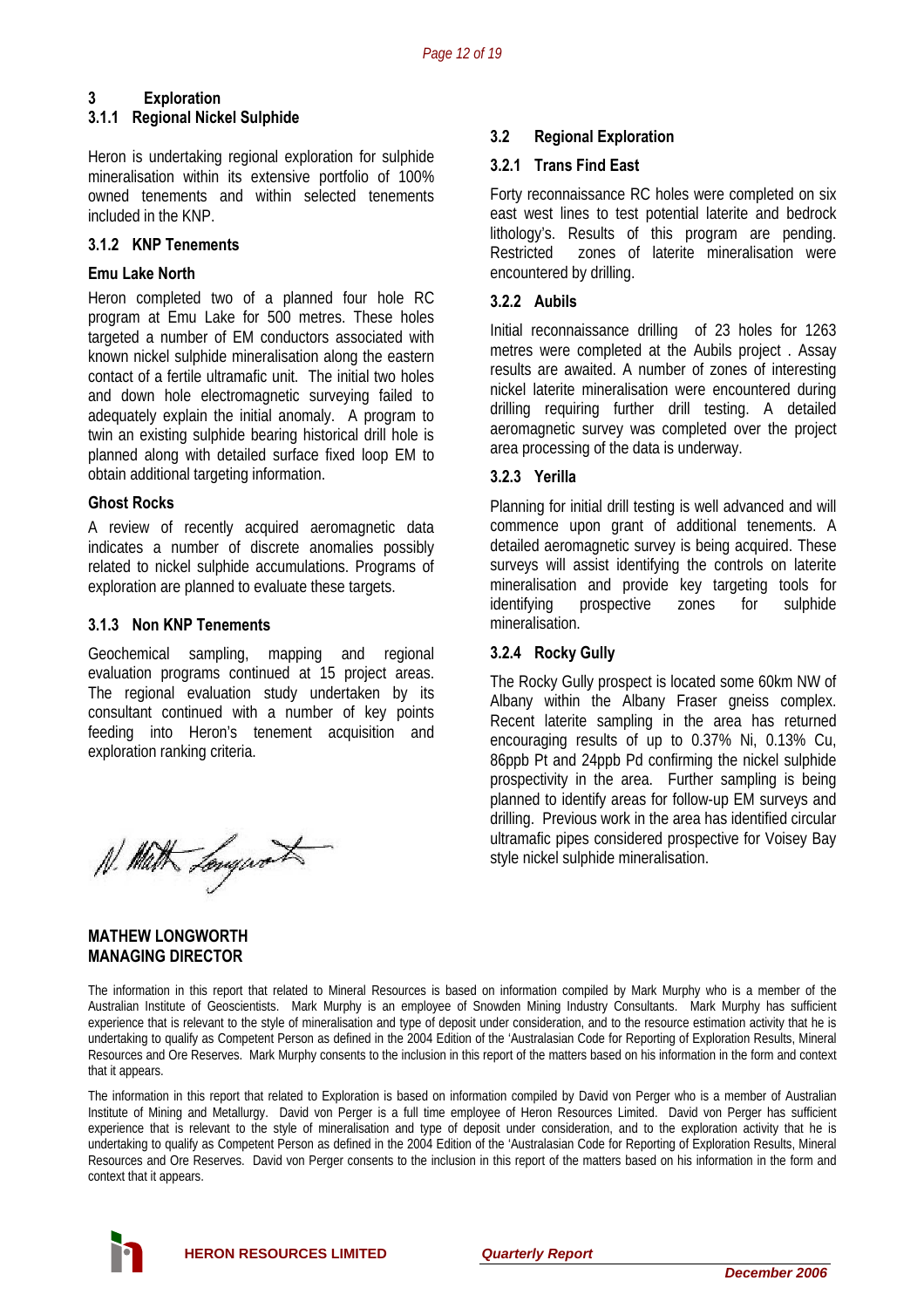# *page 13 of 19*

# **Appendix 5B**

# **MINING EXPLORATION ENTITY QUARTERLY REPORT**

| Name of entity                                                                                                                             |                                 |                        |  |  |  |  |
|--------------------------------------------------------------------------------------------------------------------------------------------|---------------------------------|------------------------|--|--|--|--|
| <b>HERON RESOURCES LIMITED</b>                                                                                                             |                                 |                        |  |  |  |  |
| ABN                                                                                                                                        | Quarter ended (current quarter) |                        |  |  |  |  |
| 30 068 263 098                                                                                                                             | 31 December 2006                |                        |  |  |  |  |
| <b>Consolidated statement of cash flows</b>                                                                                                |                                 |                        |  |  |  |  |
|                                                                                                                                            |                                 |                        |  |  |  |  |
|                                                                                                                                            | <b>Current Qtr</b>              | Year to Date           |  |  |  |  |
| Cash flows related to operating activities                                                                                                 | \$A'000                         | (6 months)<br>\$A'000  |  |  |  |  |
| Receipts from product sales and related debtors<br>1.1<br>1.2<br>Payments for: (a)<br>exploration and evaluation<br>development<br>(b)     | (1,079)                         | (2, 252)               |  |  |  |  |
| production<br>(c)<br>administration<br>(d)                                                                                                 | (1, 784)                        | (2,626)                |  |  |  |  |
| Dividends received<br>1.3<br>Interest and other items of similar nature received<br>1.4<br>1.5<br>Interest and other costs of finance paid | 152                             | 293                    |  |  |  |  |
| 1.6<br>Income taxes paid<br>Other (provide details if material)-GST Paid<br>1.7                                                            | (100)                           | (31)                   |  |  |  |  |
| <b>Net Operating Cash Flows</b>                                                                                                            | (2,811)                         | (4,616)                |  |  |  |  |
| Cash flows related to investing activities                                                                                                 |                                 |                        |  |  |  |  |
|                                                                                                                                            |                                 |                        |  |  |  |  |
| 1.8<br>Payment for purchases of: (a)<br>prospects<br>equity investment<br>(b)<br>other fixed assets<br>(c)                                 | (16)<br>(301)<br>(62)           | (94)<br>(560)<br>(135) |  |  |  |  |
| 1.9 Proceeds from sale of:<br>(a)<br>prospects<br>equity investment<br>(b)<br>other fixed assets<br>(c)                                    | $\overline{0}$                  | 167                    |  |  |  |  |
| 1.10 Loans to other entities                                                                                                               |                                 |                        |  |  |  |  |
| 1.11 Loans repaid by other entities<br>1.12 Other (provide details if material) Demerge Epsilon                                            | (40)                            | (40)                   |  |  |  |  |
| <b>Net Investing Cash Flows</b>                                                                                                            | (419)                           | (662)                  |  |  |  |  |
| 1.13 Total operating and investing cash flows<br>(carried forward)                                                                         | (3, 230)                        | (5,278)                |  |  |  |  |

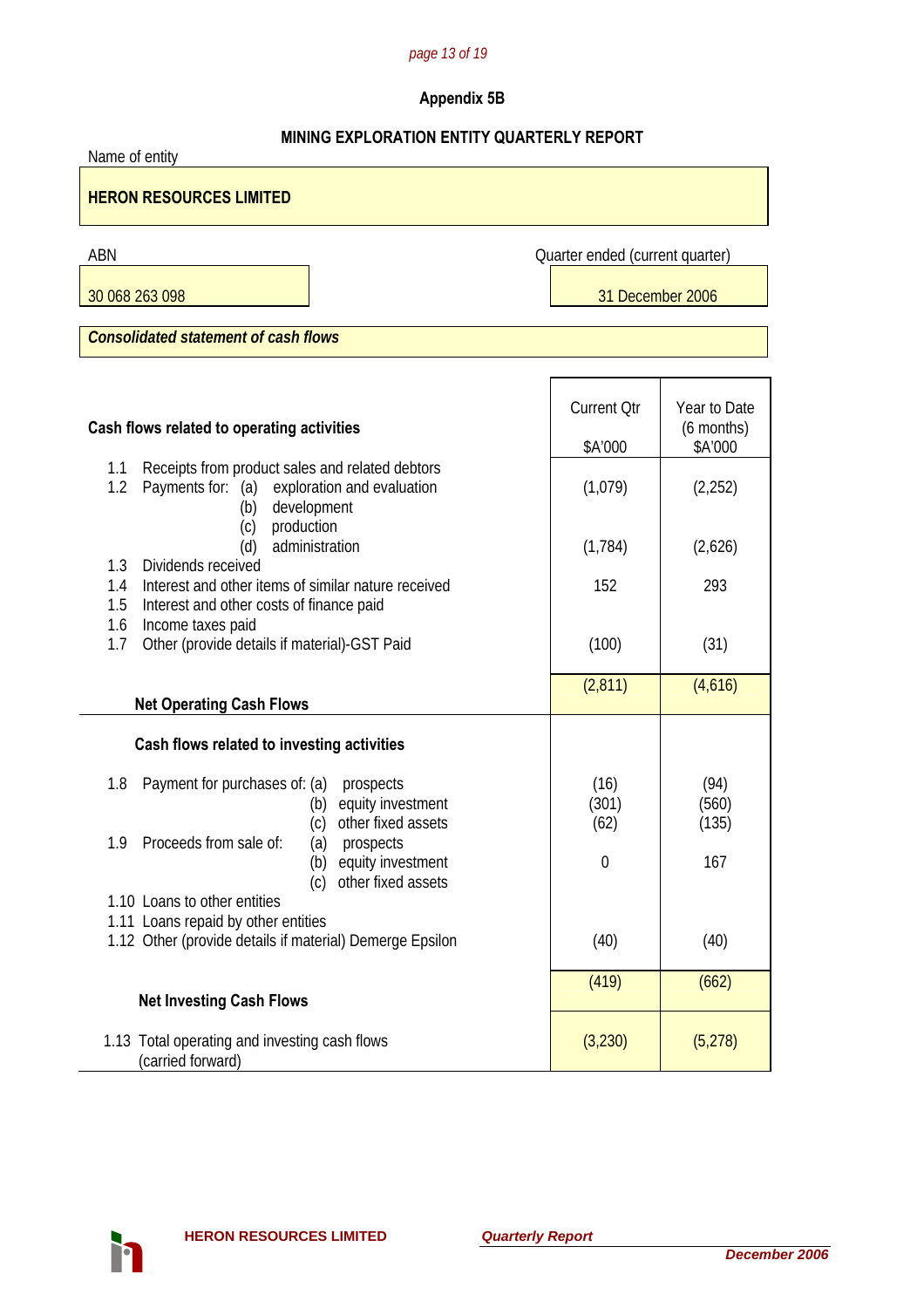| 1.13 Total operating and investing cash flows<br>(brought forward)                                                                                                                                                                                                         | (3,230) | (5,278) |
|----------------------------------------------------------------------------------------------------------------------------------------------------------------------------------------------------------------------------------------------------------------------------|---------|---------|
| Cash flows related to financing activities                                                                                                                                                                                                                                 |         |         |
| 1.14 Proceeds from the issue of shares, options, etc.<br>1.15 Proceeds from the sale of forfeited shares<br>1.16 Proceeds from borrowings<br>1.17 Repayment of borrowings<br>1.18 Dividends paid<br>1.19 Other (provide details if material)<br>- Capital Raising Expenses | 7,105   | 7,175   |
| Net financing cash flows                                                                                                                                                                                                                                                   | 7,105   | 7,175   |
| Net increase (decrease) in cash held                                                                                                                                                                                                                                       | 3,875   | 1,897   |
| 1.20 Cash at beginning of quarter/year to date<br>1.21 Exchange rate adjustments                                                                                                                                                                                           | 7,200   | 9,178   |
| 1.22 Cash at end of quarter                                                                                                                                                                                                                                                | 11,075  | 11,075  |

### **Payments to directors of the entity and associates of the directors, payments to related entities of the entity and associates of the related entities**

|                                                                     | <b>Current Qtr</b><br>\$A'000 |
|---------------------------------------------------------------------|-------------------------------|
| 1.23 Aggregate amount of payments to the parties included item 1.2  | 230                           |
| 1.24 Aggregate amount of loans to the parties included in item 1.10 |                               |

1.25 Explanation necessary for an understanding of the transactions

| Directors fees, salaries and superannuation (A\$178,362).                 |
|---------------------------------------------------------------------------|
| Provision of office accommodation by director-related entity (A\$15,500). |
| Provision of legal advice by director-related entity (A\$36,457).         |

#### **Non-cash financing and investing activities**

 2.1 Details of financing and investing transactions which have had a material effect on consolidated assets and liabilities but did not involve cash flows

Epsilon Energy Limited (former subsidiary company of Heron Resources Limited), listed on the ASX on 13 December 2006. As consideration pursuant to the Agreement for tenements and settlement of intercompany loans, Heron Resources Limited received 15,000,000 shares and 10,000,000 options valued at \$1,420,000 in Epsilon Energy Limited.

 2.2 Details of outlays made by other entities to establish or increase their share in projects in which the reporting entity has an interest

See attached schedule

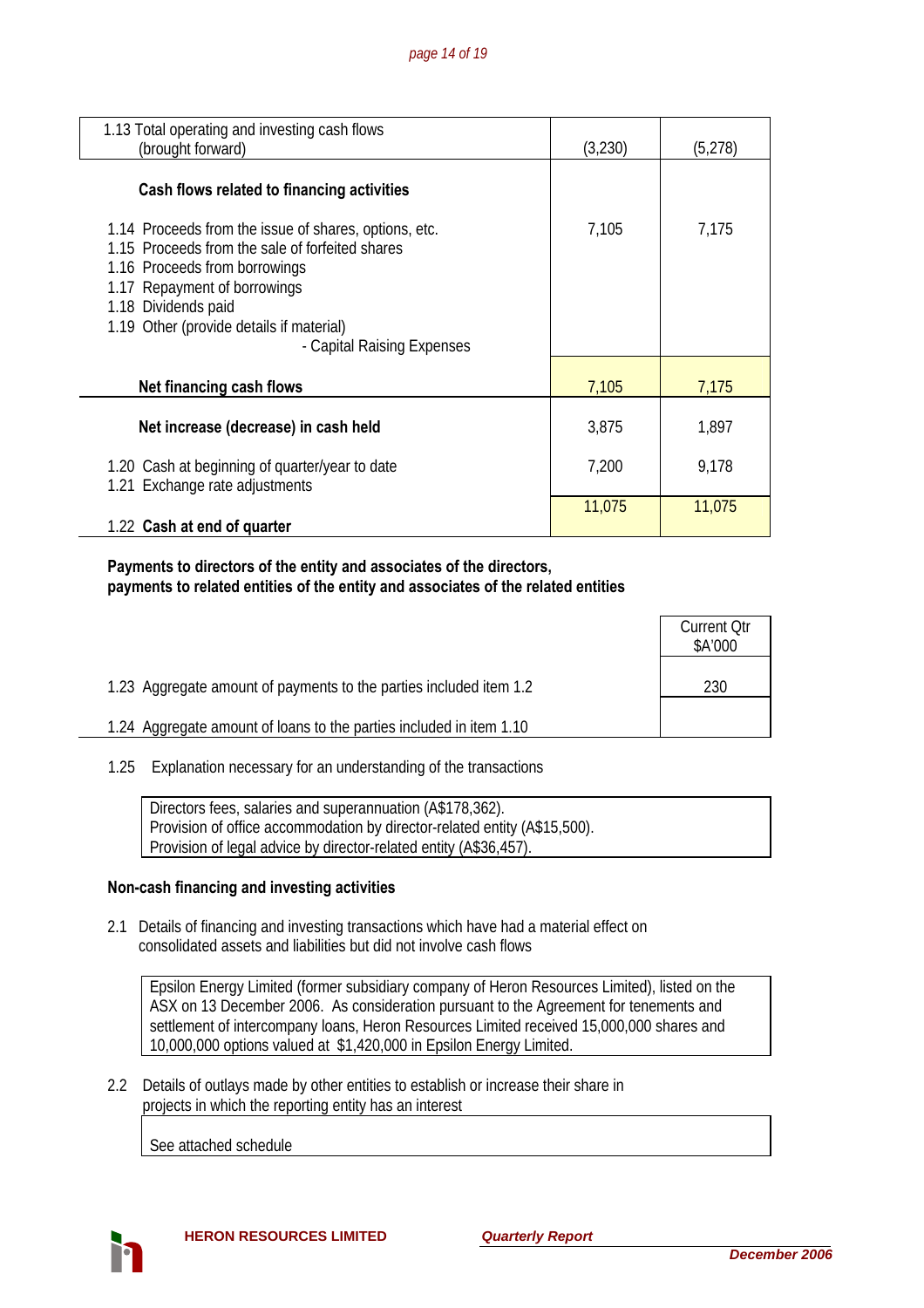# **Financing facilities available**

*Add notes as necessary for an understanding of the position*

|                                 | Amount available<br>\$A'000 | Amount used<br>\$A'000 |
|---------------------------------|-----------------------------|------------------------|
| Loan facilities<br>31           |                             |                        |
| 3.2 Credit standby arrangements |                             |                        |

# **Estimated cash outflows for next quarter**

|                                | \$A'000 |
|--------------------------------|---------|
| 4.1 Exploration and evaluation | 7,000   |
| 4.2 Development                |         |
| Total                          | 7,000   |

### **Reconciliation of cash**

| Reconciliation of cash at the end of the quarter (as<br>shown in the consolidated statement of cash flows) to<br>related items in the accounts as follows. | <b>Current Quarter</b><br>\$A'000 | <b>Previous Quarter</b><br>\$A'000 |
|------------------------------------------------------------------------------------------------------------------------------------------------------------|-----------------------------------|------------------------------------|
| 5.1 Cash on hand and at bank                                                                                                                               | 65                                | 822                                |
| 5.2 Deposits at call                                                                                                                                       | 10,625                            | 6,008                              |
| 5.3 Bank Overdraft                                                                                                                                         |                                   |                                    |
| 5.4 Other (provide details)<br>Property Rental bond<br>Environmental bonds<br><b>Escrow Accounts</b>                                                       | 47<br>279<br>59                   | 47<br>264<br>59                    |
| <b>Total: cash at end of quarter (Item 1.22)</b>                                                                                                           | 11,075                            | 7,200                              |

# **Changes in interests in mining tenements**

|     |                                                                     | Tenement<br>reference | Nature of interest<br>(note (2)) | Interest at<br>Begin of | Interest at<br>End of |
|-----|---------------------------------------------------------------------|-----------------------|----------------------------------|-------------------------|-----------------------|
|     |                                                                     |                       |                                  | Quarter                 | Quarter               |
| 6.1 | Interests in mining<br>tenements relinquished,<br>reduced or lapsed |                       | See attached<br>schedule         |                         |                       |
| 6.2 | Interests in mining<br>tenements acquired or<br>increased           |                       | See attached<br>schedule         |                         |                       |

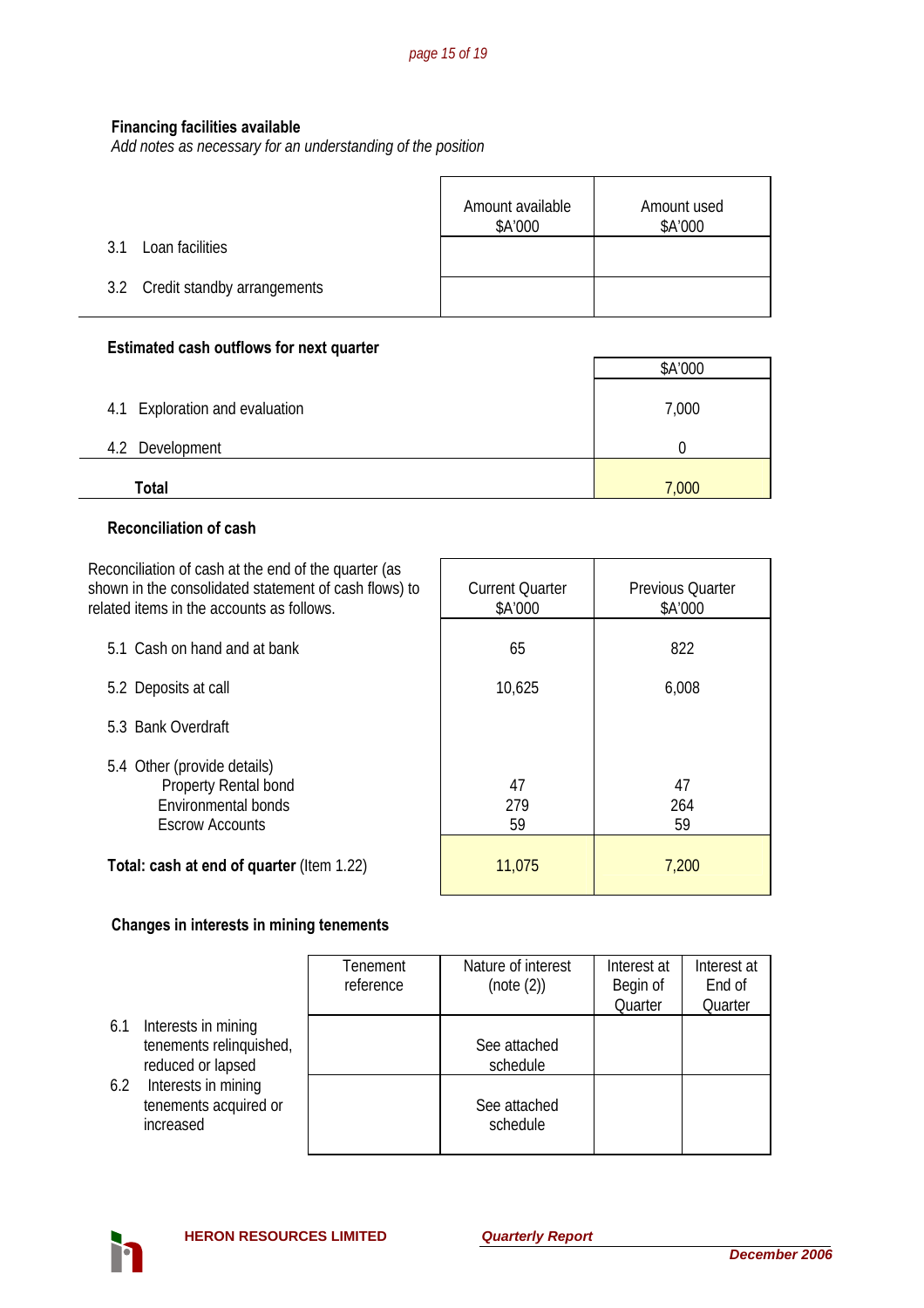#### *page 16 of 19*

# **Issued and quoted securities at end of current quarter**

 *Description includes rate of interest and any redemption or conversion rights together with prices and dates.* 

|                                                                                                                                                                  | Total<br>number                                                                                               | Number<br>quoted                                            | Issue price per<br>security<br>(see note 3)<br>(3)                                     | Amount paid up<br>per security (see<br>note 3)<br>$($ \$)                                                              |
|------------------------------------------------------------------------------------------------------------------------------------------------------------------|---------------------------------------------------------------------------------------------------------------|-------------------------------------------------------------|----------------------------------------------------------------------------------------|------------------------------------------------------------------------------------------------------------------------|
| 7.1 Preference securities                                                                                                                                        |                                                                                                               |                                                             |                                                                                        |                                                                                                                        |
| (description)<br>7.2 Changes during Quarter<br>(a) Increases through share<br>issues<br>Decreases through<br>(b)<br>returns of capital,<br>buybacks, redemptions |                                                                                                               |                                                             |                                                                                        |                                                                                                                        |
| <b>Ordinary securities</b>                                                                                                                                       | 179,477,347                                                                                                   | 179,477,347                                                 |                                                                                        |                                                                                                                        |
| 7.3 Changes during Quarter *<br>Increases through share<br>(a)<br>issues<br>Decreases through<br>(b)<br>returns of capital,<br>buybacks                          | 1,410,000<br>10,532,575                                                                                       | 1,410,000<br>10,532,575                                     | \$0.25<br>\$0.65                                                                       | \$0.25<br>\$0.65                                                                                                       |
| 7.4 Convertible debt securities<br>(description)                                                                                                                 |                                                                                                               |                                                             |                                                                                        |                                                                                                                        |
| 7.5 Changes during Quarter<br>(a) Increases through issues<br>Decreases through<br>(b)<br>securities matured,<br>converted                                       |                                                                                                               |                                                             |                                                                                        |                                                                                                                        |
| 7.7 Options<br>(description and conversion                                                                                                                       | 2,307,000                                                                                                     | Nil                                                         | <b>Exercise Price</b><br>\$0.25                                                        | <b>Expiry Date</b><br>30/06/2007                                                                                       |
| factor)                                                                                                                                                          | 2,791,000<br>3,000,000<br>125,000<br>450,000<br>1,650,000<br>5,000,000<br>1,150,000<br>5,000,000<br>2,750,000 | Nil<br>Nil<br>Nil<br>Nil<br>Nil<br>Nil<br>Nil<br>Nil<br>Nil | \$0.25<br>\$0.25<br>\$0.25<br>\$0.60<br>\$0.70<br>\$0.70<br>\$0.70<br>\$0.70<br>\$1.50 | 16/12/2007<br>31/12/2007<br>31/12/2008<br>30/06/2009<br>1/06/2010<br>7/09/2010<br>1/11/2010<br>7/09/2016<br>31/12/2015 |
| 7.8 Issued during Quarter                                                                                                                                        | 1,300,000<br>5,000,000<br>1,150,000<br>5,000,000<br>2,750,000                                                 | Nil<br>Nil<br>Nil<br>Nil<br>Nil                             | \$0.70<br>\$0.70<br>\$0.70<br>\$0.70<br>\$0.70                                         | 1/06/2010<br>7/09/2010<br>1/11/2010<br>7/09/2016<br>31/12/2015                                                         |
| 7.9 Exercised during Quarter                                                                                                                                     | 1,300,000<br>110,000                                                                                          | 1,300,000<br>110,000                                        | \$0.25<br>\$0.25                                                                       | 30/06/2007<br>16/12/2007                                                                                               |
| 7.10 Expired during Quarter                                                                                                                                      |                                                                                                               |                                                             |                                                                                        |                                                                                                                        |
| 7.11 Debentures<br>(totals only)<br>7.12 Unsecured notes<br>(totals only)                                                                                        |                                                                                                               |                                                             |                                                                                        |                                                                                                                        |

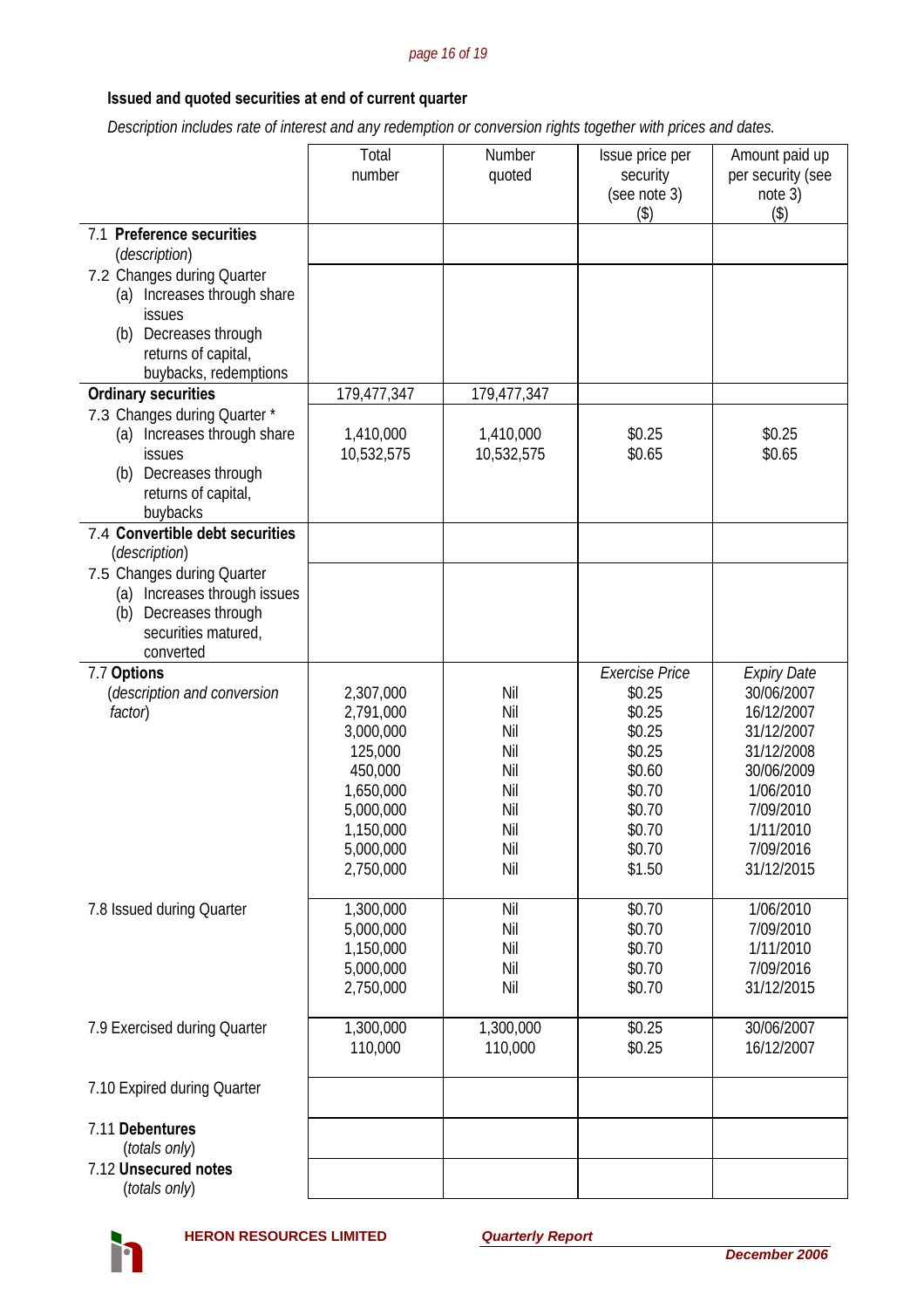#### **Compliance 2.2 Details of outlays made by other entities to establish or increase their share in projects in which the reporting entity has an interest.**

- 1. Inco Limited, as general partner of Inco Australia Limited Partnership and Inco Resources (Australia) Pty Limited may earn a 60%interest in the Kalgoorlie Nickel Project tenements through completing a Feasibility Study and procuring finance to build a nickel laterite mining and processing operation, with the cost of feasibility estimated to be \$90,000,000 (US\$68,000,000 assuming an exchange rate of 0.75).
- 2. Bronzewing Gold NL (Bronzewing) may earn a 70% interest in precious metals from Heron's King of Creation Project through expending \$250,000 within four years.
- 3. Jackson Gold Limited (Jackson) may earn a 70% interest in gold and silver minerals through expending \$300,000 within four years. Once Jackson earns its equity, Heron may at its sole discretion contribute on a pro-rata basis, or convert to a 20% free-carried equity to the completion of a Bankable Feasibility Study that recommends commencement of mining, or convert to a 2.5% royalty for recovered metal.
- 4. Yilgarn Mining Limited (YML) may earn a 70% interest in the Kanowna South Project by expenditure of \$700,000 within three years of the grant of the Kanowna South Project tenements. YML will reimburse Heron for certain expenses (\$30,000). Upon earning the 70% interest. YML will free carry Heron's 30% interest through to a Decision to Mine (should YML proceed to that position).
- 5. Heron entered into an Option Agreement with Gary and Raymond Jefferies and other parties for tenements in the Bencubbin area on 28 June 2006. The option is for two years and if exercised allows Heron to purchase the tenements 100%. Heron must spend a minimum of \$100,000 during the option period and keep the tenements in good standing.
- 6. Heron announced on the 10<sup>th</sup> November 2006 that Epsilon Energy Limited (Epsilon) had lodged a prospectus with ASIC and ASX to acquire Heron's uranium tenement assets in Western Australia, Northern Territory, South Australia and Queensland for 15 million Epsilon shares. Epsilon subsequently listed on the ASX on the 13 December 2006.
- 7. Heron announced on the 13<sup>th</sup> December 2006 that Rubicon Resources Limited (Rubicon) had lodged a prospectus with ASIC and ASX to acquire Heron's gold and copper tenement assets in Western Australia and Queensland for 25 million Rubicon shares.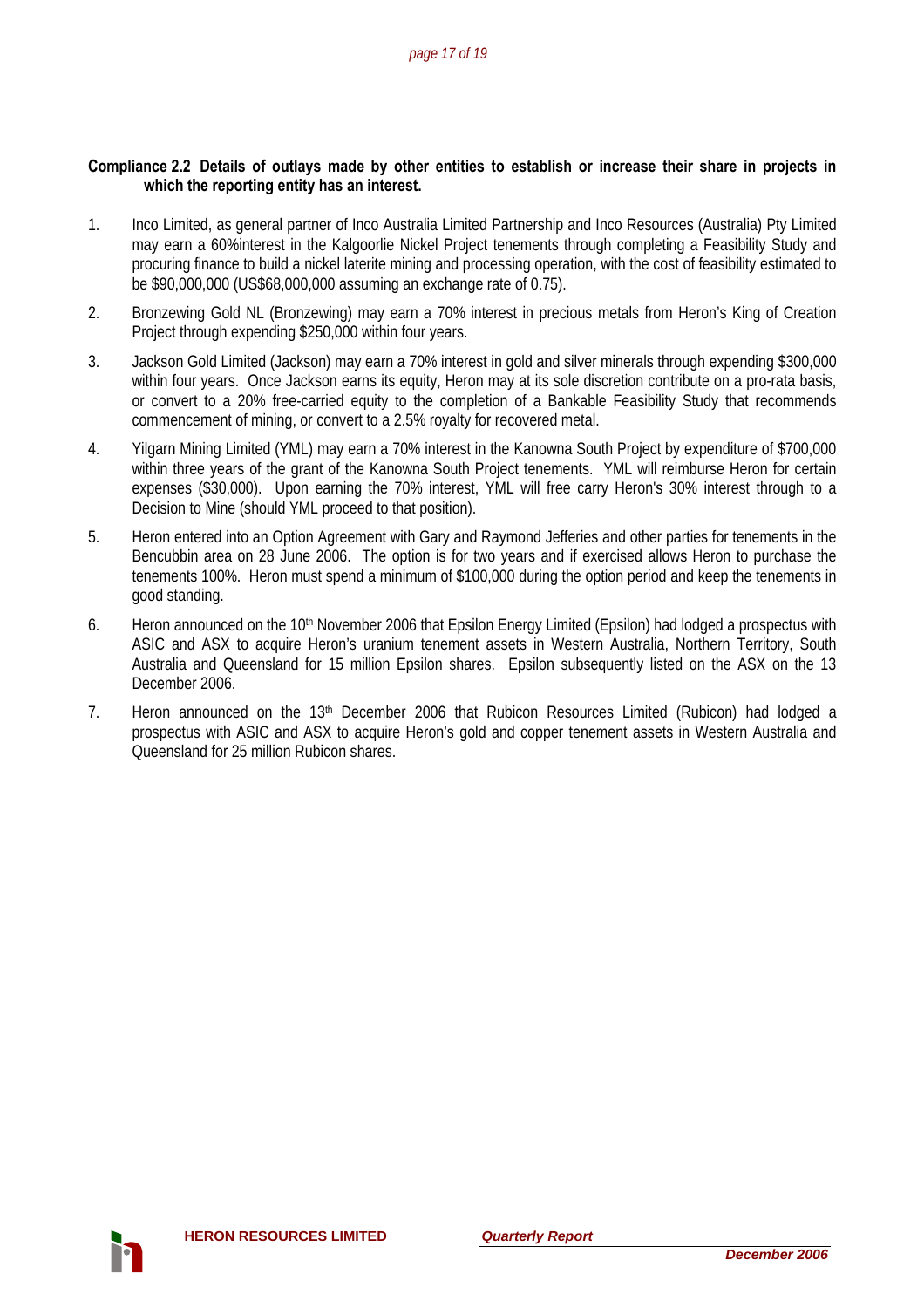| წ.1             | Interests in Mining Tenements transferred, relinquished, reduced or lapsed |                  |                  |
|-----------------|----------------------------------------------------------------------------|------------------|------------------|
| <b>Tenement</b> | Nature of Interest                                                         | % Begin Quarter  | % End Quarter    |
| M31/00296       | <b>REGISTERED HOLDER</b>                                                   | 100              | $\boldsymbol{0}$ |
| E39/01111       | REGISTERED HOLDER                                                          | 100              | $\mathbf 0$      |
| E28/01192       | <b>REGISTERED HOLDER</b>                                                   | 100              | $\mathbf{0}$     |
| P31/01709       | REGISTERED HOLDER                                                          | 100              | $\mathbf{0}$     |
| P31/01714       | REGISTERED HOLDER                                                          | 100              | $\mathbf{0}$     |
| P31/01715       | REGISTERED HOLDER                                                          | 100              | $\mathbf 0$      |
| E25/00331       | REGISTERED HOLDER                                                          | 100              | $\mathbf 0$      |
| E24/00130       | REGISTERED HOLDER                                                          | 100              | $\boldsymbol{0}$ |
| P25/01214       | REGISTERED HOLDER                                                          | 100              | $\boldsymbol{0}$ |
| E28/01013       | <b>REGISTERED HOLDER</b>                                                   | 100              | $\boldsymbol{0}$ |
| E15/00920       | <b>REGISTERED HOLDER</b>                                                   | 100              | $\mathbf{0}$     |
| E28/01503       | REGISTERED HOLDER                                                          | 100              | $\mathbf{0}$     |
| E38/01726       | <b>REGISTERED HOLDER</b>                                                   | 100              | $\mathbf{0}$     |
| E38/01244       | REGISTERED HOLDER                                                          | 100              | $\boldsymbol{0}$ |
| E28/01605       | REGISTERED HOLDER                                                          | 100              | $\boldsymbol{0}$ |
| E40/00122       | REGISTERED HOLDER                                                          | 100              | $\boldsymbol{0}$ |
| E40/00186       | REGISTERED HOLDER                                                          | 100              | $\boldsymbol{0}$ |
| E36/00492       | REGISTERED HOLDER                                                          | 100              | $\boldsymbol{0}$ |
| E37/00753       | <b>REGISTERED HOLDER</b>                                                   | 100              | $\boldsymbol{0}$ |
| E63/00986       | <b>REGISTERED HOLDER</b>                                                   | 100              | $\mathbf 0$      |
| E39/00538       | REGISTERED HOLDER                                                          | 100              | $\mathbf{0}$     |
| E30/00159       | REGISTERED HOLDER                                                          | 100              | $\overline{0}$   |
| 6.2             | <b>Interests in Mining Tenements acquired or increased</b>                 |                  |                  |
| <b>Tenement</b> | Nature of Interest                                                         | % Begin Quarter  | % End Quarter    |
| E31/00730       | REGISTERED APPLICANT                                                       | 0                | 100              |
| E16/00335       | REGISTERED APPLICANT                                                       | $\mathbf 0$      | 100              |
| E39/01256       | REGISTERED APPLICANT                                                       | $\mathbf{0}$     | 100              |
| E37/00876       | REGISTERED APPLICANT                                                       | $\mathbf 0$      | 100              |
| M31/00476       | REGISTERED APPLICANT                                                       | $\mathbf 0$      | 100              |
| M31/00477       | REGISTERED APPLICANT                                                       | $\mathbf 0$      | 100              |
| M31/00478       | REGISTERED APPLICANT                                                       | $\mathbf{0}$     | 100              |
| E28/01680       | REGISTERED APPLICANT                                                       | 0                | 100              |
| E38/01951       | REGISTERED APPLICANT                                                       | $\boldsymbol{0}$ | 100              |
| E36/00596       | REGISTERED APPLICANT                                                       | $\boldsymbol{0}$ | 100              |
| E39/01265       | REGISTERED APPLICANT                                                       | $\mathbf 0$      | 100              |
| E39/01269       | REGISTERED APPLICANT                                                       | $\mathbf{0}$     | 100              |
| E15/00942       | REGISTERED APPLICANT                                                       | $\mathbf 0$      | 100              |
| E31/00734       | REGISTERED APPLICANT                                                       | $\mathbf 0$      | 100              |
| E31/00735       | REGISTERED APPLICANT                                                       | 0                | 100              |
| M31/00479       | REGISTERED APPLICANT                                                       | 0                | 100              |
| E77/01380       | REGISTERED APPLICANT                                                       | 0                | 100              |
| E77/01381       |                                                                            |                  |                  |
|                 | REGISTERED APPLICANT                                                       | 0                | 100              |
| E31/00738       | REGISTERED APPLICANT                                                       | $\boldsymbol{0}$ | 100              |

#### **6.1 Interests in Mining Tenements transferred, relinquished, reduced or lapsed**